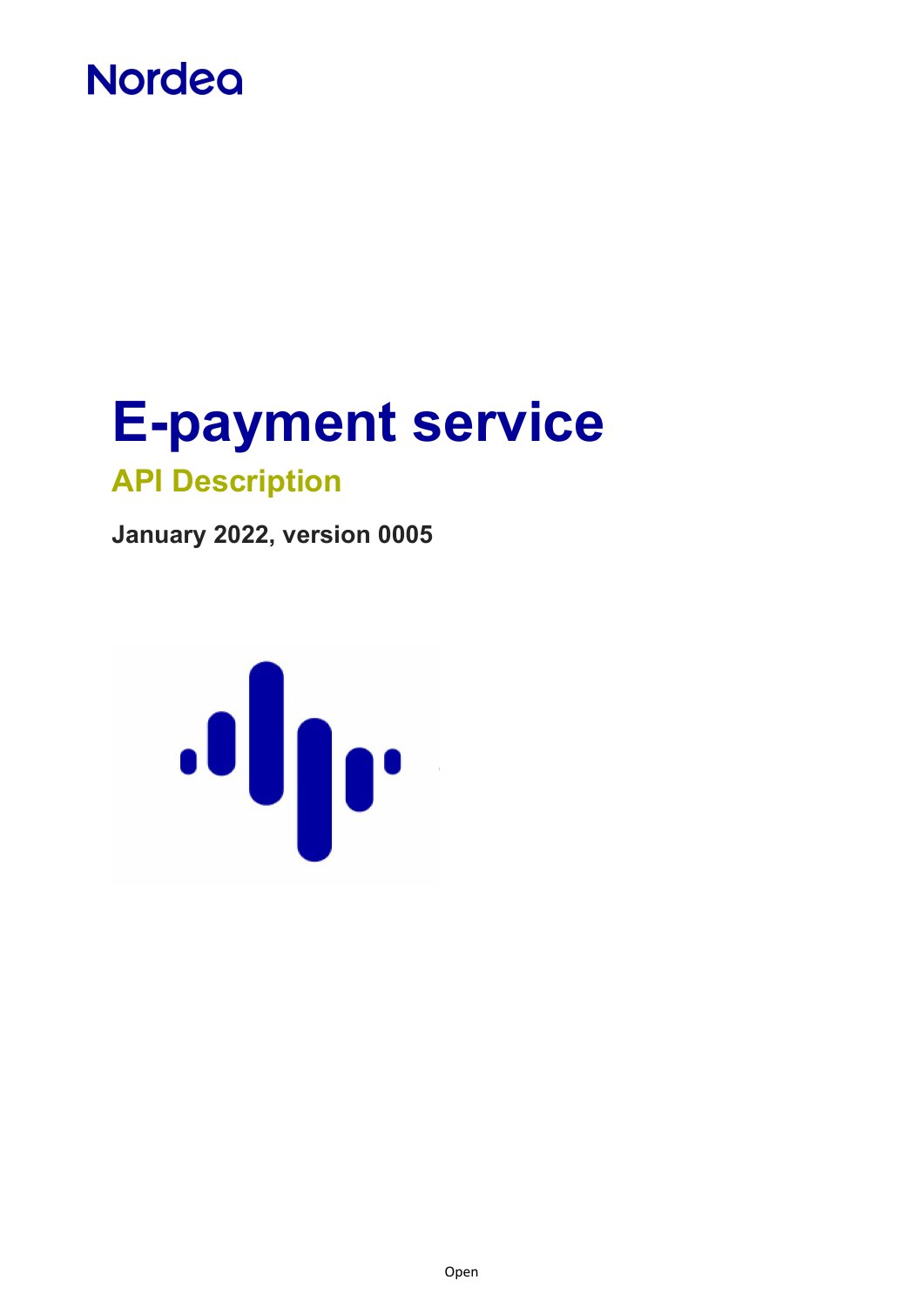## **Table of contents**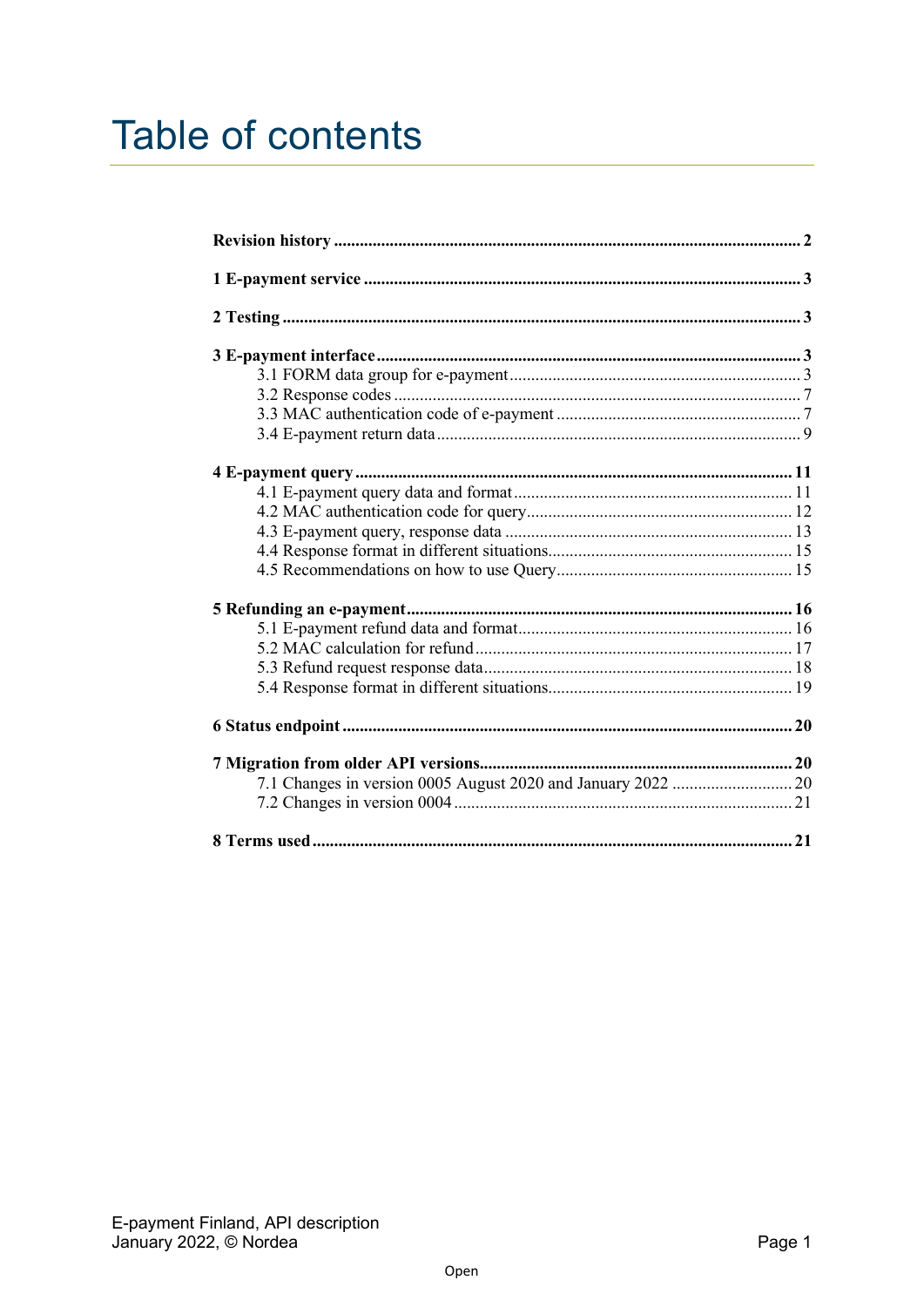## <span id="page-2-0"></span>**Revision history**

| S.No. | <b>Date</b>                                                                                      | <b>Description</b>                                                                                                                           | <b>Version</b> |  |  |  |
|-------|--------------------------------------------------------------------------------------------------|----------------------------------------------------------------------------------------------------------------------------------------------|----------------|--|--|--|
| 1     | August 2020                                                                                      | Service description and API description split-out to<br>own documents.<br>Payment Initiation Service -information and related<br>field added | 0005           |  |  |  |
| 2     | January 2022                                                                                     | Refund improvements:<br>multiple partial refunds<br>time extended to 12 months                                                               | 0005           |  |  |  |
|       |                                                                                                  |                                                                                                                                              |                |  |  |  |
|       | For list of changes, please refer to section 7 'Migration from older API versions.<br>Thank you. |                                                                                                                                              |                |  |  |  |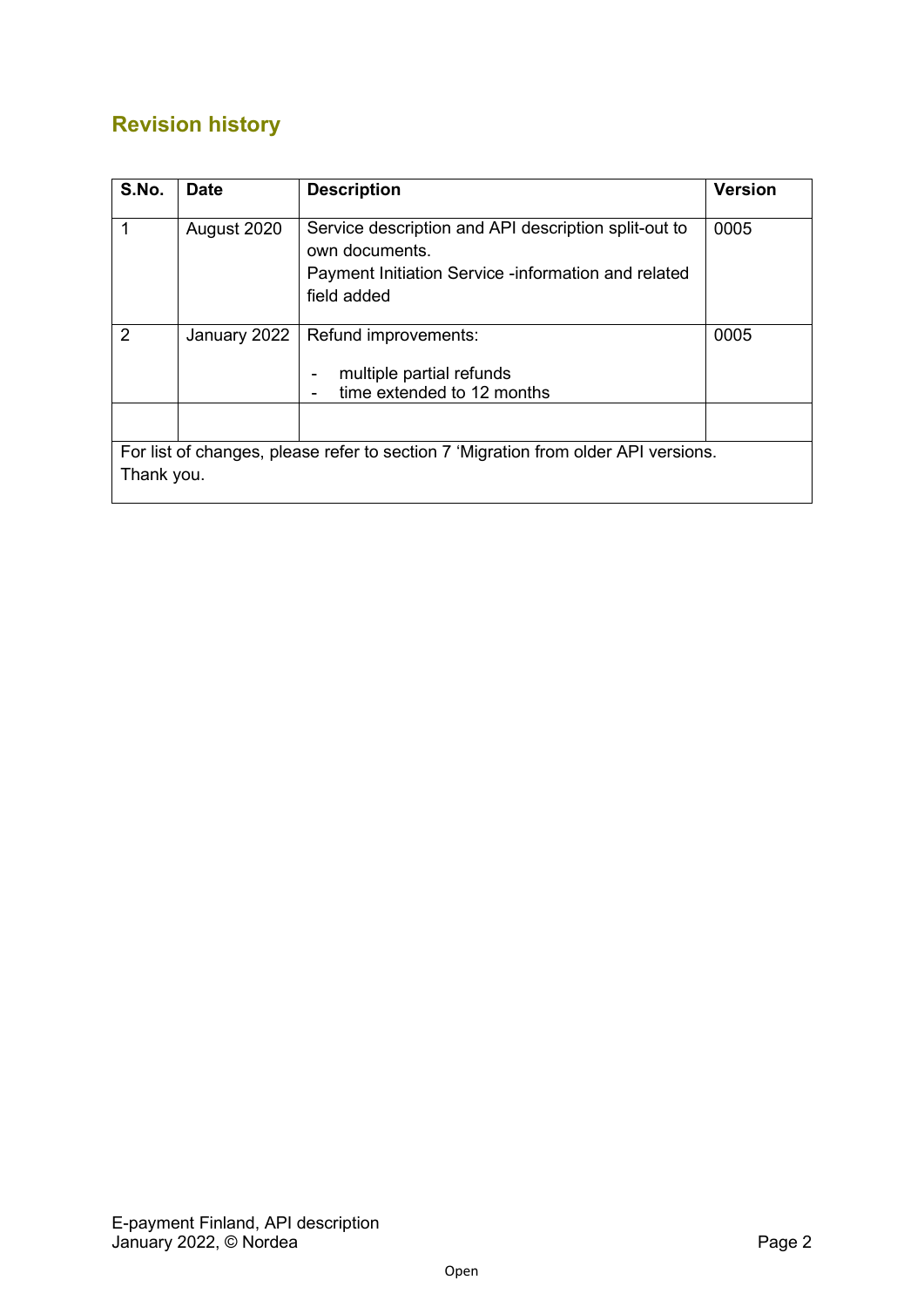## <span id="page-3-0"></span>**1 E-payment service**

Please refer to the the E-payment Service Description document for more general description of the service.

## <span id="page-3-1"></span>**2 Testing**

Before concluding the agreement, e-payment can be tested in the production environment by using the Demo seller test codes.

The Demo seller's customer ID (RCV\_ID) is 12345678 and the MAC key is LEHTI Test account is either FI7429501800000014 or FI3329501800008512

With the test seller, the seller can check the compatibility of its system with the bank's system. It is also possible to test the technical functionality of the refund and query functions at the bank. The test payments are not stored, and hence the refund and query test calls will return a 'Payment not found' -message.

## <span id="page-3-2"></span>**3 E-payment interface**

## <span id="page-3-3"></span>**3.1 FORM data group for e-payment**

| <form< th=""><th>Initial e-payment data:</th></form<> | Initial e-payment data:                          |
|-------------------------------------------------------|--------------------------------------------------|
| method="post"                                         | Method=post                                      |
| accept-charset="ISO-8859-1"                           | Form data in ISO-8859-1 encoding.                |
| action="https://epmt.nordea.fi/cgi-bin/SOLOPM01">     | Server: https://epmt.nordea.fi/                  |
| <input name="" type="" value=""/>                     | Actual e-payment data: Data name, type and value |
| $<$ /form>                                            | End of e-payment                                 |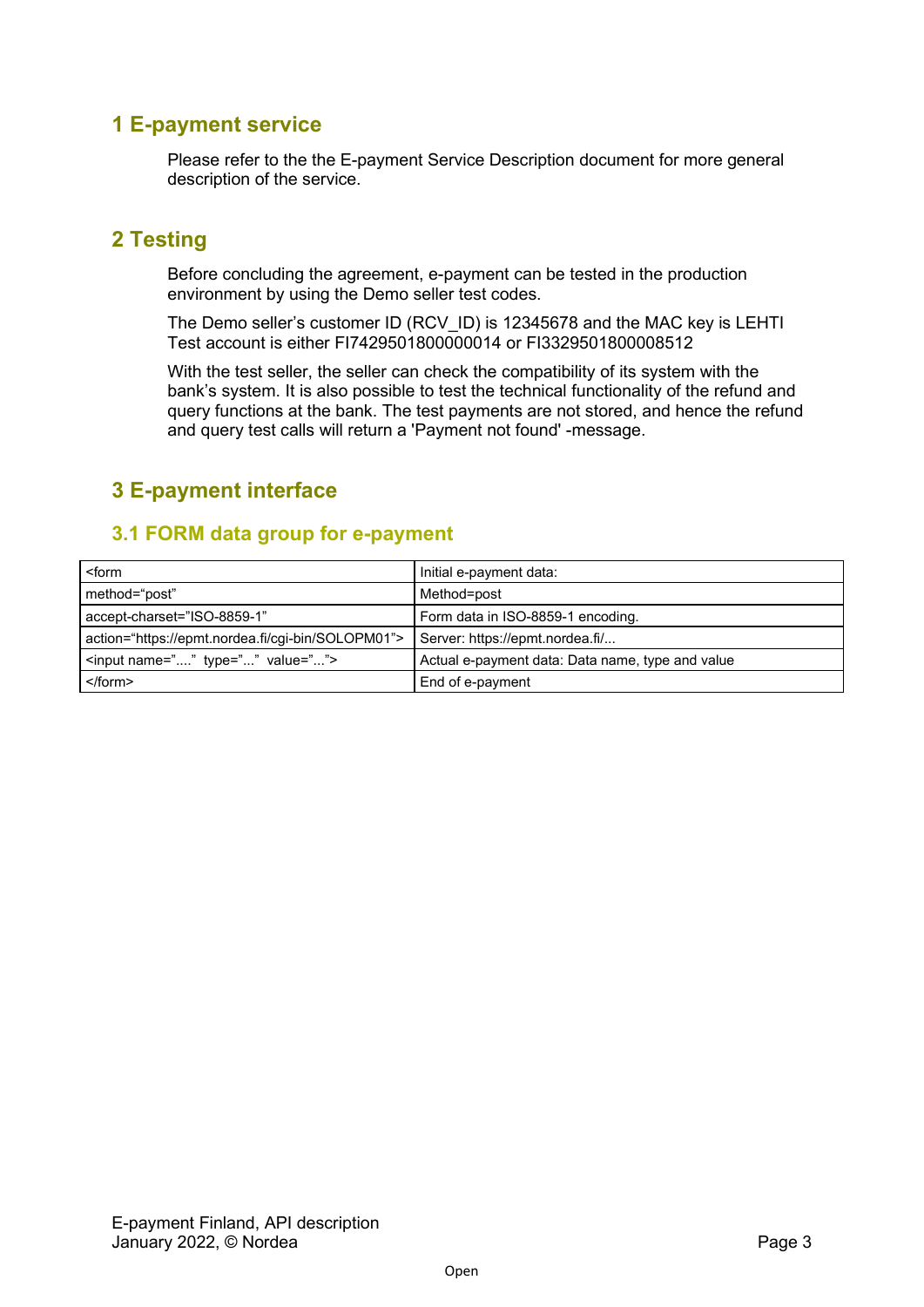| <b>Field</b> | <b>Data</b>                                      | Data name<br><b>INPUT NAME=</b> | <b>Value</b><br><b>VALUE=</b>                                                               | Form            | <b>MAC</b>                    |
|--------------|--------------------------------------------------|---------------------------------|---------------------------------------------------------------------------------------------|-----------------|-------------------------------|
| 1.           | * Payment version                                | <b>VERSION</b>                  | "0005"                                                                                      | AN <sub>4</sub> | X                             |
| 2.           | * Payment ID                                     | <b>STAMP</b>                    | Payment specifier                                                                           | AN 1-20         | $\pmb{\times}$                |
| 3.           | * Seller ID                                      | RCV_ID                          | Customer ID from the agreement form;<br>entered without the hyphen                          | AN 8-15         | X                             |
| 4.           | Seller's account                                 | RCV ACCOUNT                     | Other than the default account                                                              | AN 8-35         | $\pmb{\times}$<br>$(v4+)$     |
| 5.           | Name of the seller                               | RCV NAME                        | Other than the default name                                                                 | AN 1-64         | X<br>$(v4+)$                  |
| 6.           | Payment language                                 | LANGUAGE                        | 1 = Finnish (default)<br>$2 =$ Swedish<br>$3$ = English                                     | N 1             |                               |
| 7.           | * Payment amount                                 | <b>AMOUNT</b>                   | Payment amount, e.g. 990.00 or<br>990,00                                                    | AN 4-13         | X                             |
| 8.           | Payment reference                                | <b>REF</b>                      | Standard reference                                                                          | AN 2-25         | $\pmb{\times}$                |
| 9.           | * Payment due date                               | <b>DATE</b>                     | "EXPRESS" or "dd.MM.yyyy", e.g.<br>15.12.2021                                               | AN 4-10         | $\pmb{\times}$                |
| 10.          | Payment message                                  | <b>MSG</b>                      | Buyer's message                                                                             | AN 420          |                               |
| 11.          | * Return link                                    | <b>RETURN</b>                   | Return address for successful<br>payment.                                                   | AN 1024         |                               |
| 12.          | * Cancel link                                    | CANCEL                          | Return address for cancelled payment.                                                       | AN 1024         |                               |
| 13.          | * Reject link                                    | <b>REJECT</b>                   | Return address for rejected payment                                                         | AN 1024         |                               |
| 14.          | Payment confirmation                             | <b>CONFIRM</b>                  | YES (NO if the payment is checked<br>from an account statement)                             | A <sub>3</sub>  |                               |
| 15.          | * Currency code                                  | <b>CUR</b>                      | Payment currency, EUR is only<br>supported value.                                           | A <sub>3</sub>  | X                             |
| 16.          | ** Account number of the<br>ultimate beneficiary | ULT_BEN_ACCOUNT                 | Account number of the ultimate<br>beneficiary                                               | AN 35           | X<br>$(v4+)$                  |
| 17.          | ** BIC of the ultimate<br>beneficiary's account  | ULT_BEN_ACCOUNT_<br><b>BIC</b>  | BIC code of the ultimate beneficiary's<br>account                                           | AN 35           | X<br>$(v4+)$                  |
| 18.          | ** Name of the ultimate<br>beneficiary           | ULT BEN NAME                    | Name of the ultimate beneficiary                                                            | AN 64           | X<br>$(v4+)$                  |
| 19.          | ** Business code of the<br>ultimate beneficiary  | ULT_BEN_BID                     | Business code of the ultimate<br>beneficiary preceded by the country<br>code ("FI12345678") | <b>AN 15</b>    | $\pmb{\mathsf{x}}$<br>$(v4+)$ |
| 20.          | ** Industry code of the<br>ultimate beneficiary  | ULT BEN IND CODE                | NACE ("64190")                                                                              | AN 10           | X<br>$(v4+)$                  |
| 21.          | Activation of Siirto                             | <b>SIIRTO</b>                   | Not in use                                                                                  | AN <sub>1</sub> | X<br>$(v4+)$                  |
| 22.          | * MAC key version                                | <b>KEYVERS</b>                  | Key version, e.g. 0001                                                                      | N 4             | X<br>$(v4+)$                  |
| 23.          | * Algorithm                                      | <b>ALG</b>                      | $"01" = MD5$<br>"02" = $SHA-512$                                                            | N <sub>2</sub>  | X<br>$(v4+)$                  |
| 24.          | * MAC authentication<br>code of the payment      | <b>MAC</b>                      | MAC authentication code of the<br>payment                                                   | AN 128          | X                             |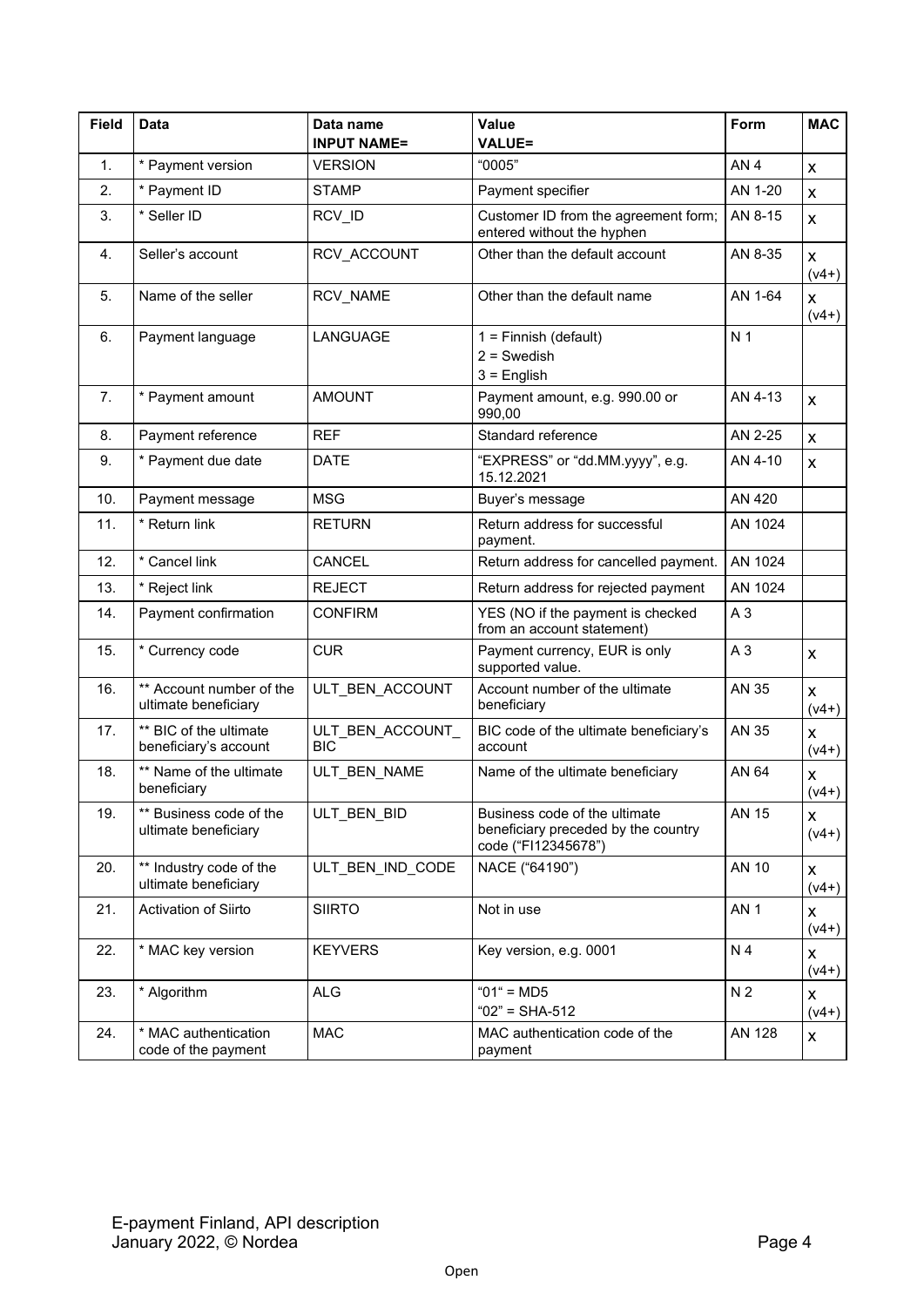| 25. | Customer's bank        | <b>BANK</b>    | nordea (default)                | A 15  |  |
|-----|------------------------|----------------|---------------------------------|-------|--|
|     |                        |                | op                              |       |  |
|     |                        |                | spankki                         |       |  |
|     |                        |                | danskebank                      |       |  |
|     |                        |                | aktia                           |       |  |
|     |                        |                | alandsbanken                    |       |  |
|     |                        |                | handelsbanken                   |       |  |
|     |                        |                | saastopankki                    |       |  |
|     |                        |                | omasp                           |       |  |
|     |                        |                | poppankki                       |       |  |
|     |                        |                | siirto                          |       |  |
|     |                        |                | all (show all options)          |       |  |
| 26  | Prefilled phone number | PREFILL_NUMBER | Prefill phone number for Siirto | AN 32 |  |

## **Explanations**

A/N = alphanumeric, i.e. data content is either letters or numbers. The length shows the field's maximum length.

\* = mandatory

\*\* = mandatory for payment service providers

x = information included in the MAC-calculation

 $x$  ( $v4+$ ) = information included in the MAC-calculation starting from payment version 0004 or newer.

#### **Field 1** Payment version: "0005".

**Field 2** The payment specifier is a code given for the payment by the seller. The specifier may, for example, be a reference number or a combination of date, time and a running code. It must be unique and cannot be reused after payment is paid.

**Field 3** The seller ID is a code given to the seller by Nordea in its customer data register (= "Customer ID" on the agreement form). The ID is used to retrieve the beneficiary's name and account number to the payment from the bank's register. The ID is stated on the agreement form and it is entered without a hyphen.

**Field 4** Seller's account: the seller may also transmit an IBAN account related to a payment in a payment message.

**Field 6** By entering the language code, the seller can direct the payer to the Finnish (1), Swedish (2) or English (3) language page of e-payment.

**Field 7** Both comma "," and dot "." decimal separators are supported.

**Field 8** comprises the Payment reference. The reference is presented without the grouping and spaces used in the standard reference.

The reference can be formed from the payment specifier, for example 1234567, by calculating a check digit, i.e. The last digit of the reference number, by using multipliers 7-3- 1. The specifier's digits are multiplied from right to left, and the products are added up. The sum is then subtracted from the next highest ten, and the remainder is the check digit added to the specifier.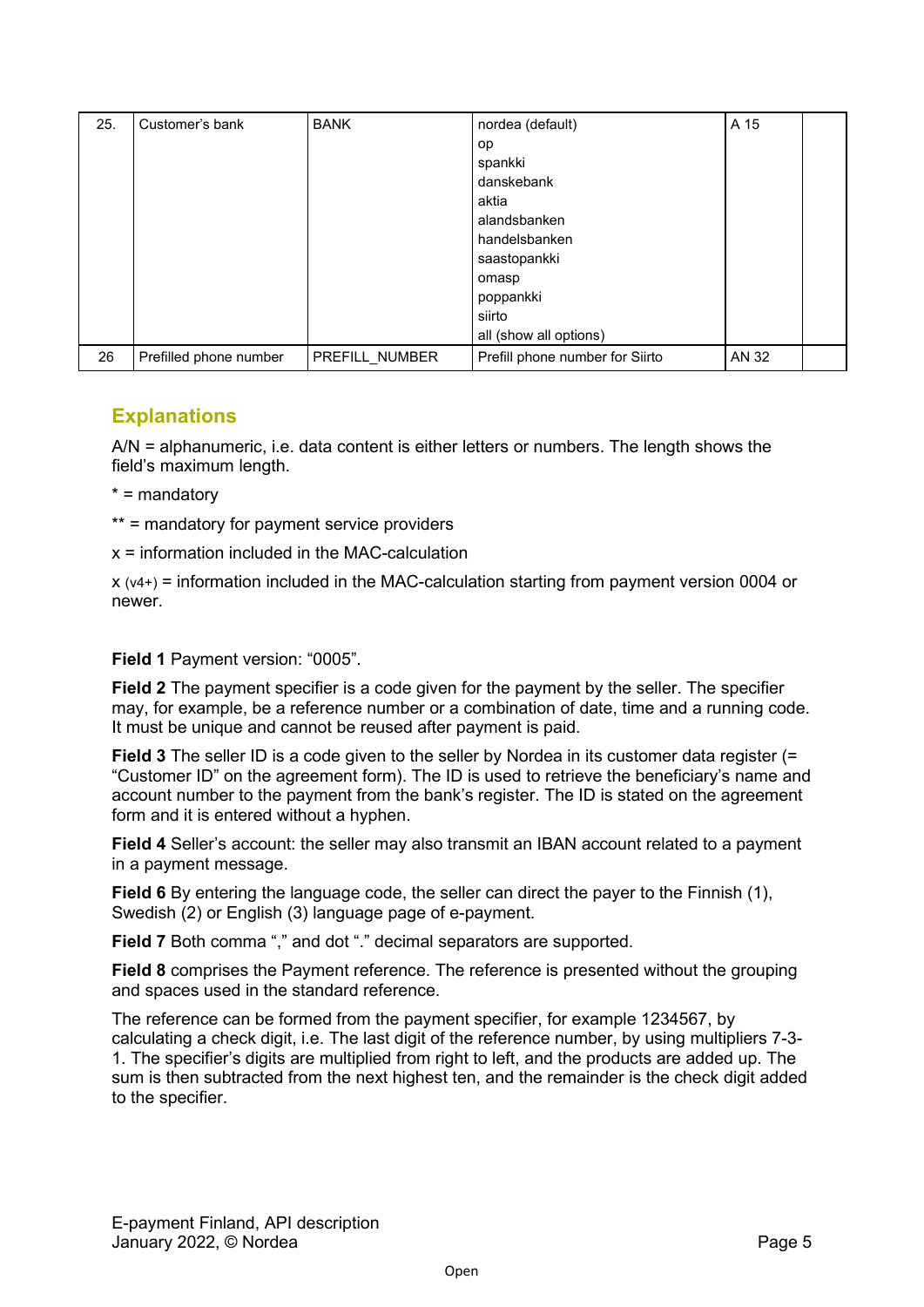Specifier 1 2 3 4 5 6 7 Multiplier 7 1 3 7 1 3 7 Product 7 2 9 28 5 18 49 = 118 Check digit 120 - 118 = 2

The reference number is 12345672.

The mandatory use of a reference number in an e-payment depends on the definitions of the account for payment linked to the agreement. For the Payment Initiation service payments, the reference number is mandatory.

The seller can, if it wishes, transmit the global Structured Creditor Reference (RF reference) related to a payment in a payment message. The website of Finance Finland (FFI) includes information on the structure and calculation of the RF reference at finanssiala.fi (with the search word "RF reference").

**Field 9** shows the payment date. If the due date is indicated as "EXPRESS" or the current date, the credit transfer from the buyer to the seller is effective immediately after the buyer has accepted the payment. If the e-payment has a due date, it is transferred under Due payments and transfers in the buyer's Netbank after it has been accepted and the payment is made on the due date. Please note that if the payment has a due date, the buyer can, for example, change the amount due or the due date or the payment can be rejected for insufficient cover.

Due date payments are supported only in Nordea epayment.

**Field 10** If the e-payment has no reference number, the message data is mandatory. Having both message and reference are supported only in Nordea epayment.

**Field 11** Return link is a checkpoint in the seller's service if the buyer has confirmed the payment. The data must comprise a complete link in HTML which begins with either http:// or https://. The seller may have attached a so-called query string or parameter data to the link.

Examples:

VALUE="http://tuote.kauppa.fi/order/thankyou.htm" or VALUE="https://tuote.kauppa.fi/cgi-bin/thankyou?orderno=1234"

**Field 12** Cancel link is a checkpoint in the seller's service if the buyer has cancelled the epayment. The data must comprise the complete URL address in HTML format, for example:

VALUE=http://tuote.kauppa.fi/order/invoice.htm

**Field 13** Return link to cancelled payment.

**Field 14** When the value is "YES", the seller receives information on the payment processing through all return links (payment OK, cancelled, rejected).

**Field 15** contains the transaction's currency. EUR must always be stated in this field.

#### **The fields 16–20 below are mandatory for service providers**:

**Field 16** states the ultimate beneficiary's account number.

Field 17 states the BIC code of the ultimate beneficiary's account number.

**Field 18** states the ultimate beneficiary's name without any special characters, including the Scandic characters.

**Field 19** states the ultimate beneficiary's business code preceded by the 2-character country code (ISO 3166-1 Alpha-2 code).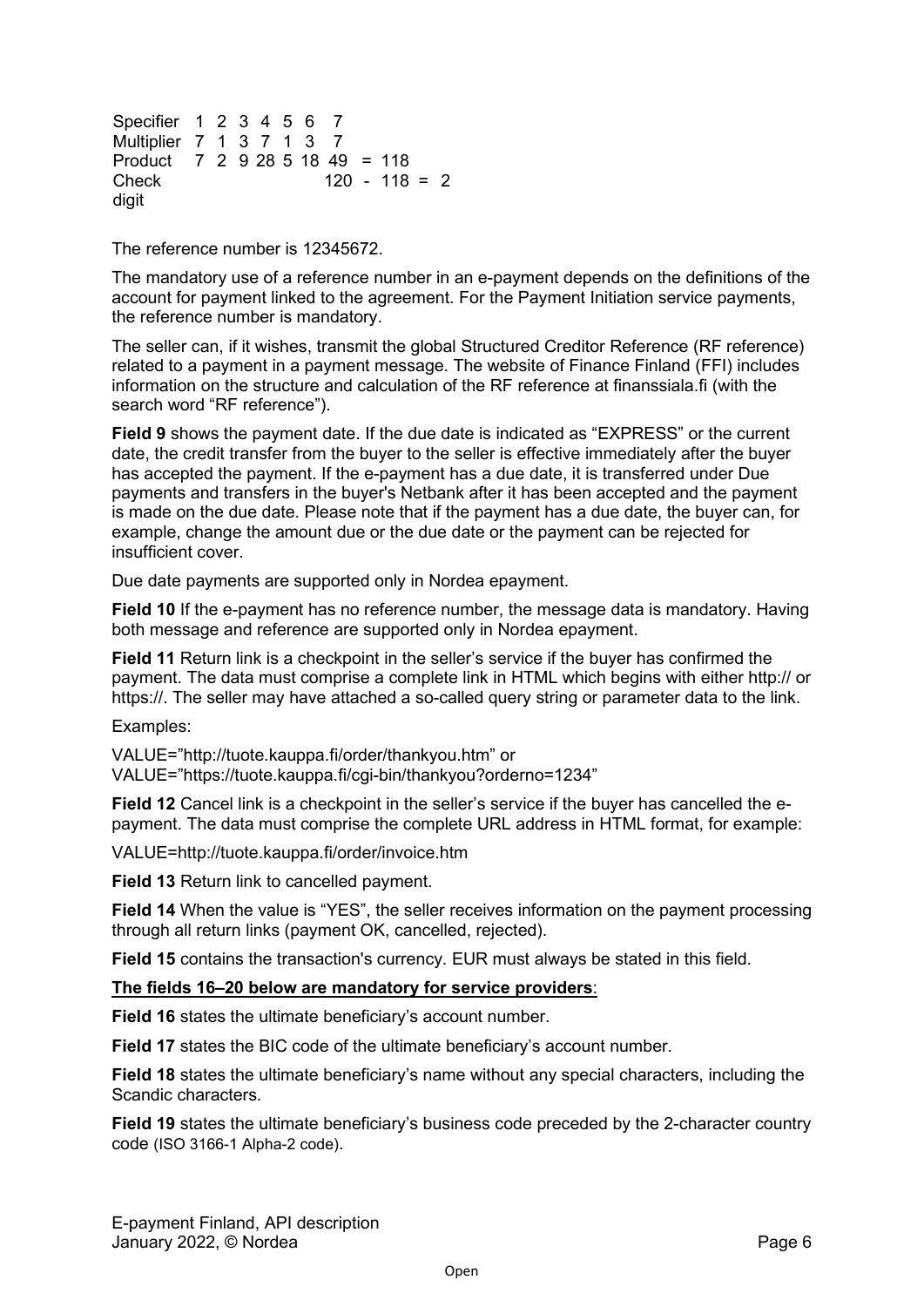**Field 20** states the NACE industry code of the ultimate beneficiary at the most accurate level. (Nomenclature of Economic Activities (NACE) Rev. 2.2008)

**Field 22** states the MAC key's 4-digit version number. The key version can be found in the MAC key envelope, which is posted to the seller after the agreement has been concluded. The version number is mandatory information.

**Field 24** The MAC authentication code of the payment (section 4.3 in the Service Description is calculated from the protected data of the payment and from the seller's MAC key. The MAC authentication code of the payment is saved in CAPITAL letters.

## <span id="page-7-0"></span>**3.2 Response codes**

If the request is invalid a response with 400 Bad Request status is returned with explanation of which fields were invalid.

In case successful payment request, the browser is redirected to payment page with 302 Redirect HTTP status.

## <span id="page-7-1"></span>**3.3 MAC authentication code of e-payment**

The payment authentication code is calculated as follows:

1. A character string is generated out of the following fields; please note the fields that are mandatory for service providers.

**VERSION& STAMP& RCV\_ID& AMOUNT& REF& DATE&** CUR& RCV\_ACCOUNT& RCV\_NAME& ULT\_BEN\_ACCOUNT& ULT\_BEN\_ACCOUNT\_BIC& ULT\_BEN\_NAME& ULT\_BEN\_BID& ULT\_BEN\_IND\_CODE& SIIRTO& KEYVERS& ALG& **Seller's MAC key&**

The character string contains no spaces; & characters must be included only if the value for parameter is provided except for REF, where it is always included.

#### **Note! The data must be presented in the order stated above.**

Example 1: 0005&1998052212254471&12345678&570,00&55&EXPRESS&EUR&0001& 01&LEHTI&

 $0005$  = version (M) 1998052212254471 = payment specifier (M)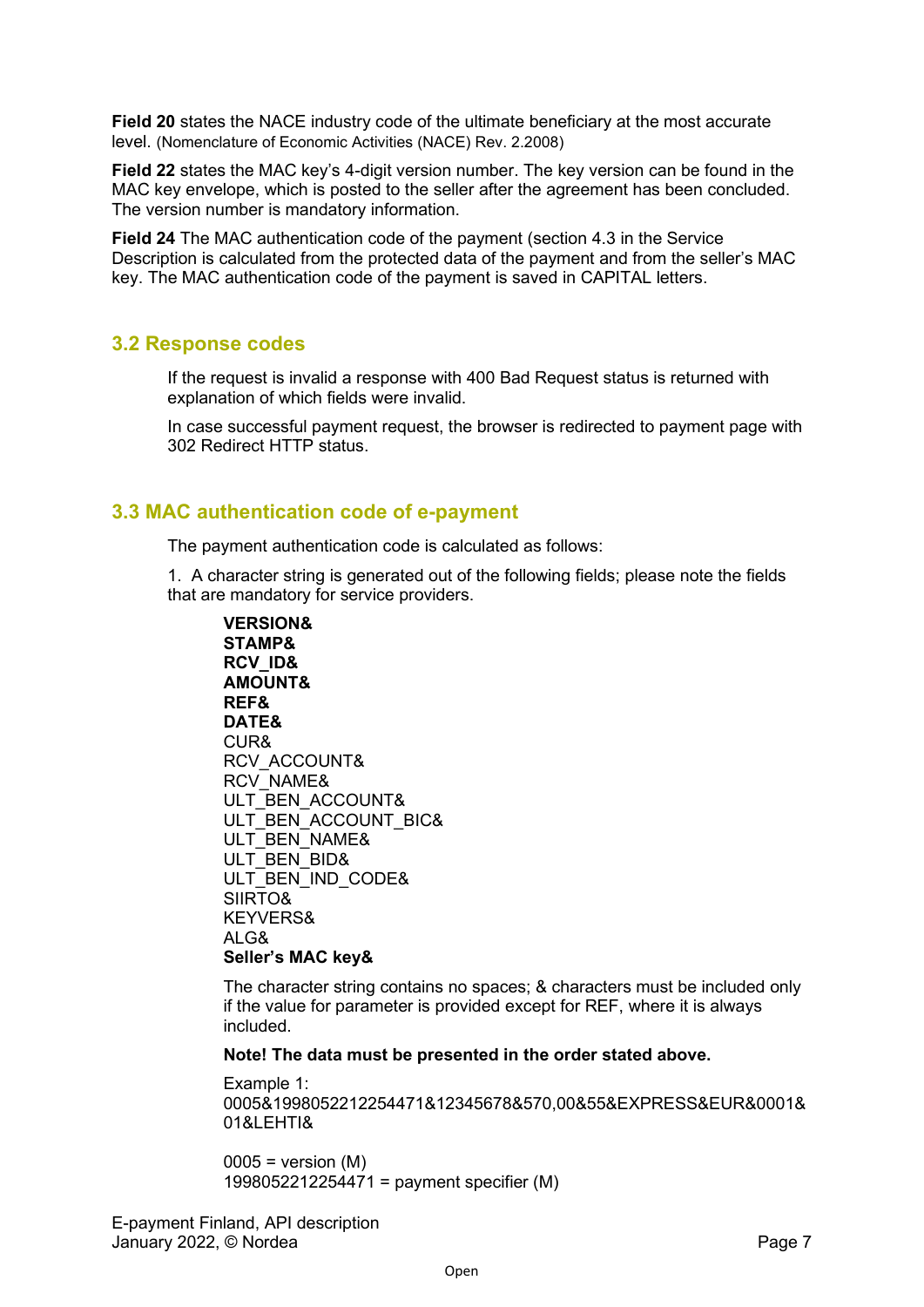```
12345678 = seller ID (M)570,00 = amount (M)
55 = reference number
EXPRESS = express payment (M)
EUR = currency code (M)
0001 = MAC key version (M)
01 = algorithm (M)
LEHTI = seller's MAC key (M)
```
Example 2 for payment service providers: 0005&1998052212254471&12345678&100,00&1232&EXPRESS&EUR&FI31 20601800002009&NDEAFIHH&TEST BENEFICIARY&FI12345671&12345&0001&01&LEHTI&

```
0005 = version (M)
1998052212254471 = payment specifier (M)
12345678 = seller ID (M)
100.00 = amount (M)
1232 = reference number
EXPRESS = express payment (M)
EUR = currency code (M)
FI3120601800002009 = Account number of the ultimate beneficiary (M)NDEAFIHH = BIC of the ultimate beneficiary's account (M)
TEST BENEFICIARY = Name of the ultimate beneficiary (M)
FI12345671 = Business code of the ultimate beneficiary (M)
12345 = Industry code of the ultimate beneficiary (M)
0001 = MAC key version (M)
01 = algorithm (M)
LEHTI =sellers MAC-key (M)
```

```
M = mandatory
```
The character string should be encoded using ISO-8859-1.

Example 3, without reference (REF): 0005&1638882202&12345678&1,0&&EXPRESS&EUR&0001&01&LEHTI&

```
0005 = version (M)
1638882202 = payment specifier (M) 
12345678 = seller ID (M)
1.0 = amount (M)
= reference number 
EXPRESS = express payment (M) 
EUR = currency code (M)
0001 = MAC key version (M)
01 = algorithm (M)
LEHTI = seller's MAC key (M)
```

```
Example 4, with DUEDATE and ALG = 02:
0005&1638884117&12345678&1,0&33333333333333333331&15.12.2021&E
UR&0001&02&LEHTI&
```

```
0005 = version (M)
```
E-payment Finland, API description January 2022, © Nordea Page 8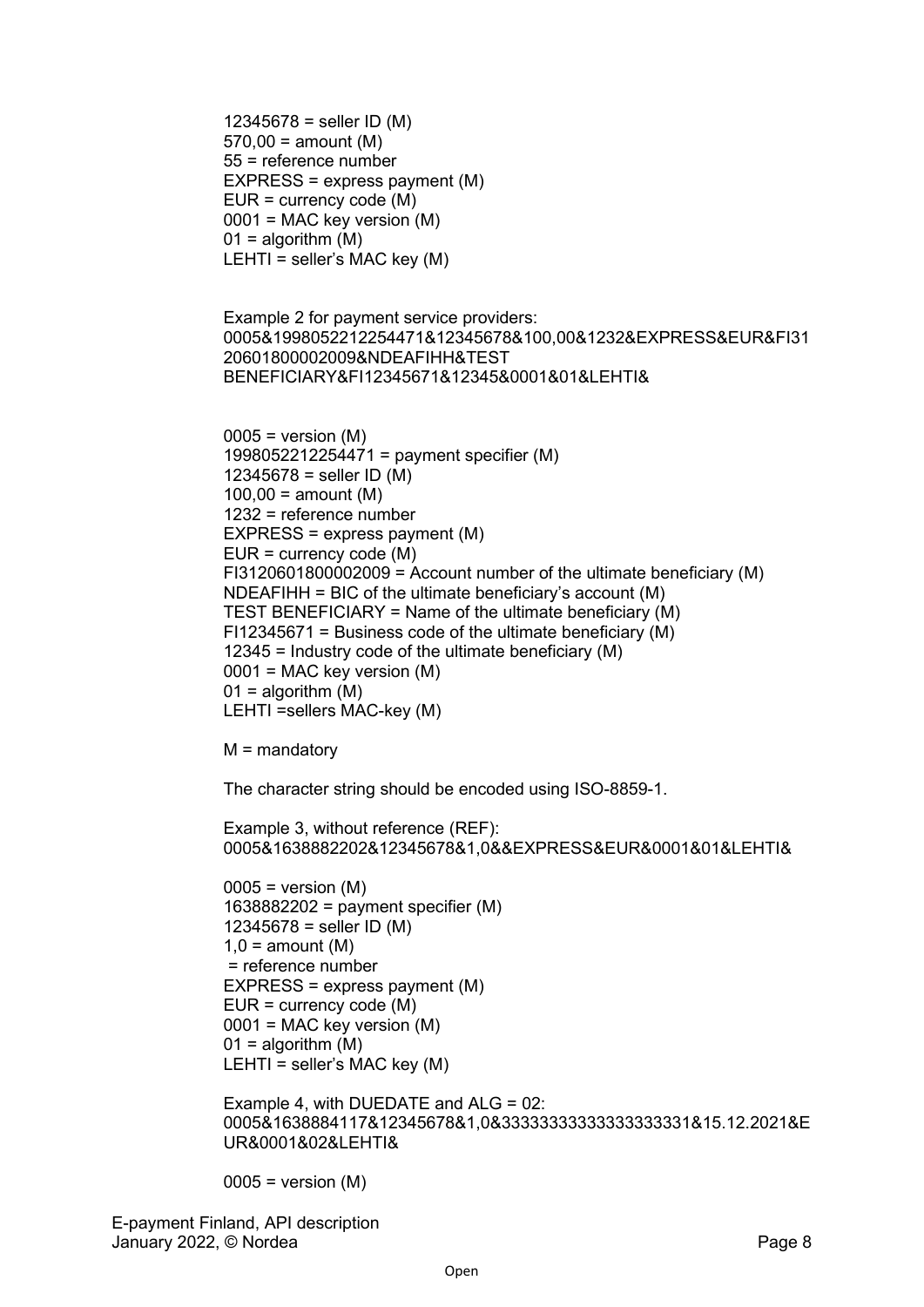1638884117 = payment specifier  $(M)$ 12345678 = seller ID  $(M)$  $1,0$  = amount (M) 33333333333333333331 = reference number 15.12.2021 = due date payment (M) EUR = currency code (M) 0001 = MAC key version (M)  $02$  = algorithm (M) LEHTI = seller's MAC key (M)

2. Using the MD5 or SHA-512 algorithm, a hash value is calculated from the above character string and converted into a hexadecimal presentation format, the maximum length of which is 128 characters.

The result of the calculation for Example 1 is B2F55E4FC27E8F64C68607B3EE1B4DB8

The result of the calculation for Example 2 is 67B7E6E6986E536FB40F8EDC4245B597

The result of the calculation for Example 3 is 1DF53A946DA261795A56ADADF021A326

The result of the calculation for Example 4 is

44B8ECB49CC2F1AFB3488F38DEC4A050C347EF8B4B670481925AD76C AD56A59DACB41A90AB3A8D324B4792C2196C71724136F309E21543F726 05B8AF3FD7E787

3. The resulting MAC is entered in the payment MAC field.

The seller's MAC key is a key provided by the bank and is as follows:

- 32–64 characters long
- Seller-specific
- The key is delivered by post after theagreement has been concluded.

### <span id="page-9-0"></span>**3.4 E-payment return data**

**Note!** The seller receives confirmation of the final money transfer from the reference data records or from the account statement, or by making a separate query.

#### **If the customer generates an automatic payment confirmation, the value of the field "CONFIRM" must be YES or empty.**

The bank's system inserts the following parameter data in query-string format at the end of the return link:

RETURN\_VERSION=0005 RETURN\_STAMP=payment specifier RETURN\_REF=payment's reference number RETURN\_PAID=transaction's archiving ID in the bank's system RETURN\_MAC=MAC of the return data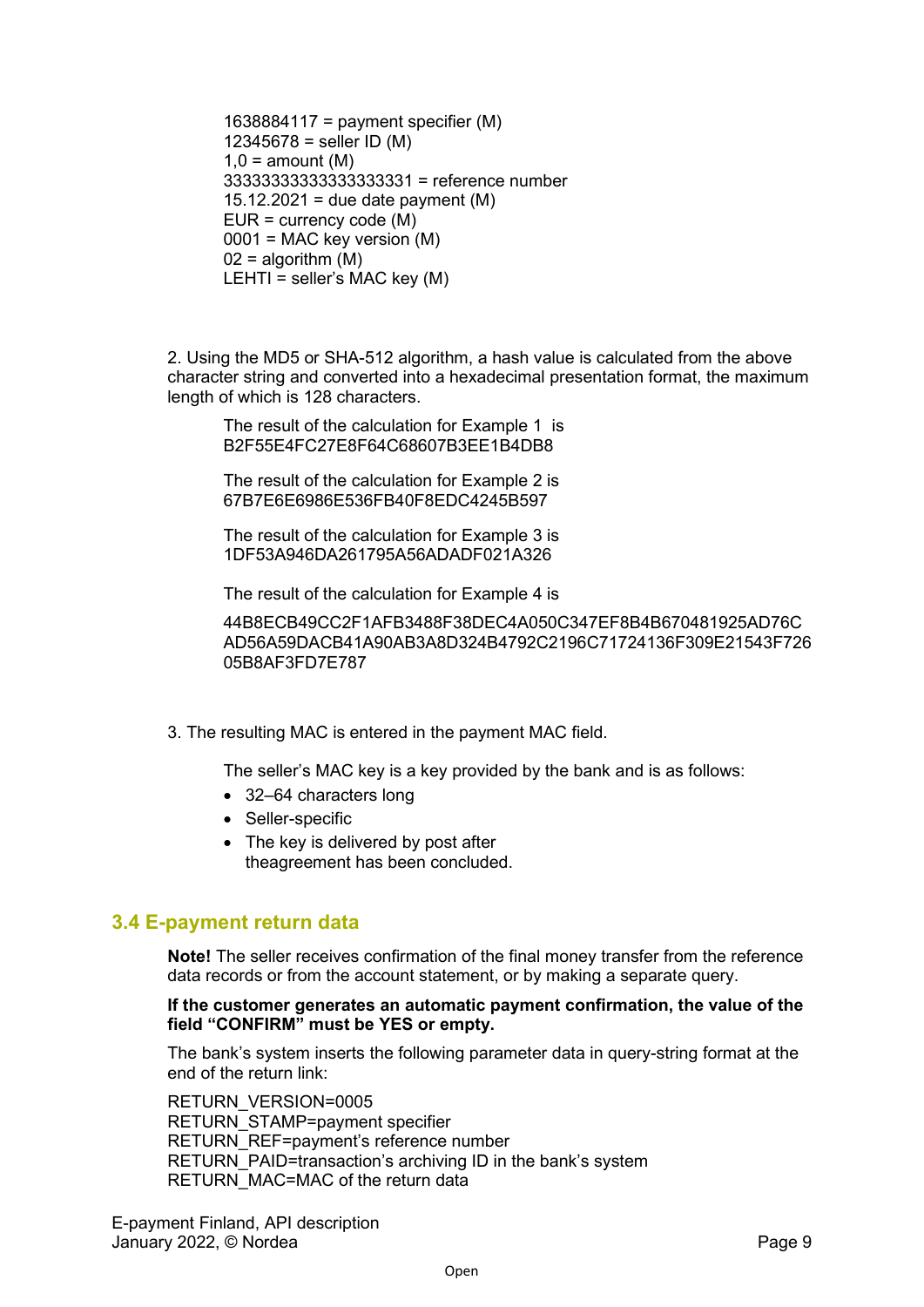The return data format and content are the same as the corresponding fields in the original payment.

### **The return message check must always include two phases:**

## **1) MAC check**

## **2) RETURN\_PAID field check;**

- If the field is blank, no payment has been made
- If the field has a value, the payment has been made.

RETURN\_PAID is return data for EXPRESS payments and it shows the archive ID of a successful Nordea transaction. Its maximum length is 20 characters. For PSD2 banks archive ID is not always available and max 64 character long submission ID is returned here. For payments with a due date and rejected or cancelled payments, the data is not included in the return link.

RETURN MAC is calculated in the same way as in the original e-payment by generating a character string from the content of the return data:

RETURN\_VERSION& RETURN\_STAMP& RETURN\_REF& RETURN PAID& (not with payments with a due date) seller's MAC&

Note! The character string contains no spaces; all the & characters must be included. Using the MD5 or SHA-512 algorithm, a hash value is calculated from the above character string and converted into a hexadecimal presentation format, the maximum length of which is 128 characters. This is returned to the seller in the return parameter RETURN\_MAC.

Example of the use of the return link and MAC:

- Original return link: VALUE="http://tuote.kauppa.fi/cgibin/thankyou?orderno=1234"
- On return to the seller, the return URL is as follows: http://tuote.kauppa.fi/cgi-bin/thankyou?orderno=1234&RETURN\_ VERSION=0005&RETURN\_STAMP=1998052212254471&RETURN\_REF=5783 4465&RETURN\_PAID=960531258874B85991&RETURN\_MAC=FF8AEF75CA2 4C2B854C4F82AFDFC1F72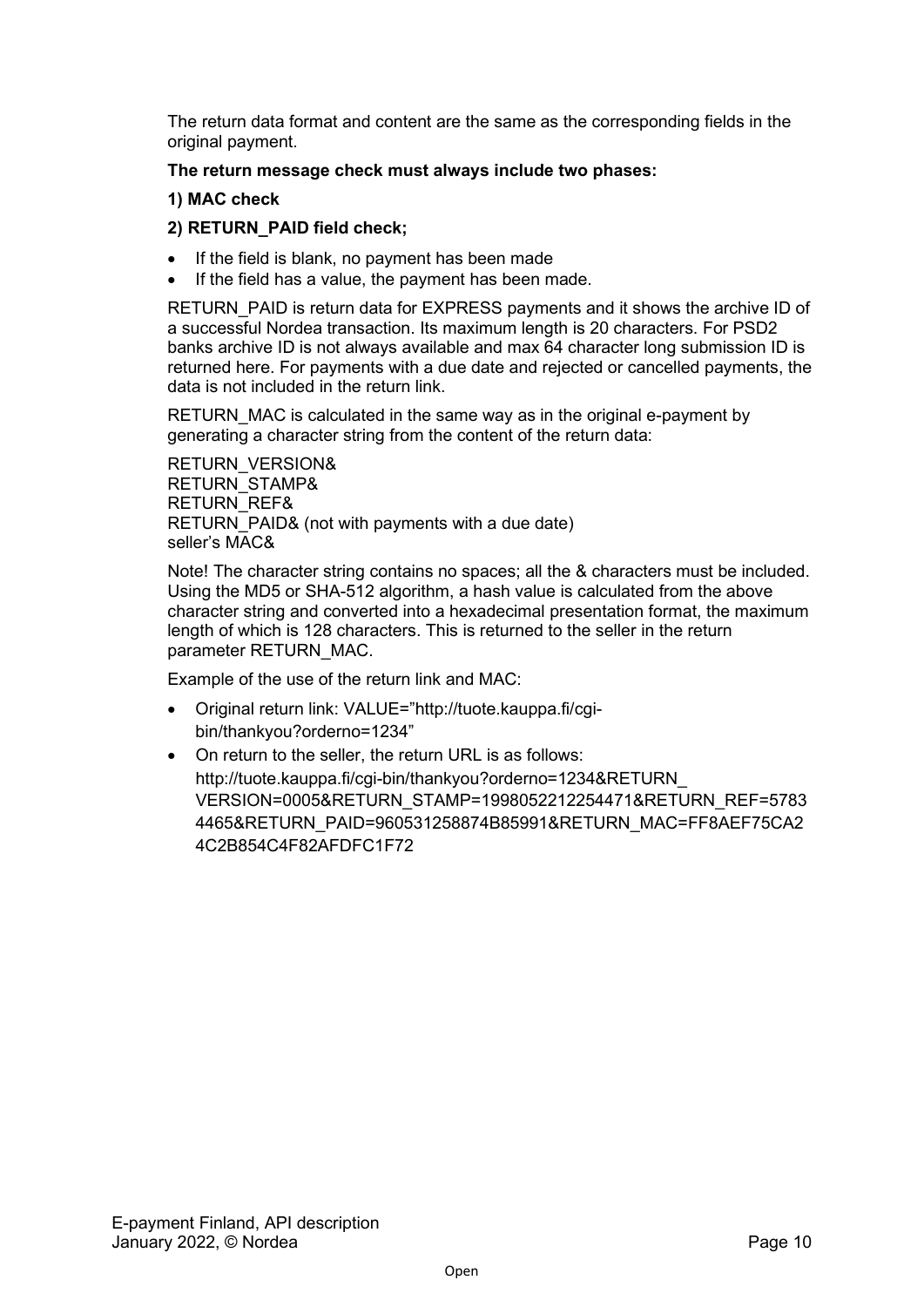## <span id="page-11-0"></span>**4 E-payment query**

## <span id="page-11-1"></span>**4.1 E-payment query data and format**

The e-payment query is in the form format and it must include the following data:

Form action: https://epmt.nordea.fi/cgi-bin/SOLOPM10 Form method: post Form accept-charset: ISO-8859-1

| <b>Field</b>   | Data                                                                                                   | Data name       | Value                                                                                                                                                                                                                                                                                                                             | Form            | <b>MAC</b>         |
|----------------|--------------------------------------------------------------------------------------------------------|-----------------|-----------------------------------------------------------------------------------------------------------------------------------------------------------------------------------------------------------------------------------------------------------------------------------------------------------------------------------|-----------------|--------------------|
| $\mathbf{1}$ . | * Query version                                                                                        | <b>VERSION</b>  | "0005"                                                                                                                                                                                                                                                                                                                            | AN <sub>4</sub> | $\pmb{\mathsf{x}}$ |
| 2.             | * Time of query                                                                                        | <b>TIMESTMP</b> | In format "YYYYMMDDHHMMSSnnnn",<br>in which nnnn is the ordinal number if<br>needed e.g., 202112071504560000                                                                                                                                                                                                                      | N 18            | $\mathsf{x}$       |
| 3.             | * Seller ID                                                                                            | RCV_ID          | Seller ID from the agreement form;<br>entered without a hyphen                                                                                                                                                                                                                                                                    | AN 15           | X                  |
| 4.             | Language code                                                                                          | LANGUAGE        | $1 =$ Finnish<br>2= Swedish<br>3= English                                                                                                                                                                                                                                                                                         | N <sub>1</sub>  | $\mathsf{x}$       |
| 5.             | Response type                                                                                          | <b>RESPTYPE</b> | "xml" => Response returned in the<br>machine readable XML format<br>"html" => Response returned in the<br>human readable HTML format                                                                                                                                                                                              | A <sub>4</sub>  | X                  |
| 6.             | Additional data in the<br>response                                                                     | <b>RESPDATA</b> | html: If the response should include a<br>form data group, enter the full action<br>address of the form data group here. If<br>the field is blank, no form data group will<br>be linked to the response.<br>xml: If you want another mime type than<br>"text/html" for a response in the XML<br>format, specify it in this field. | AN 120          | $\mathsf{x}$       |
| 7.             | Displaying of program-<br>format data                                                                  | <b>RESPDETL</b> | " " No program-format data to the visible<br><b>HTML</b><br>"Y" Program-format data is displayed                                                                                                                                                                                                                                  | A 1             | $\mathsf{x}$       |
| 8.             | Code specifying the<br>original e-payment, which<br>is queried (either stamp<br>or ref mandatory)      | <b>STAMP</b>    | Code of the original payment given by the<br>merchant                                                                                                                                                                                                                                                                             | <b>AN 20</b>    | $\mathsf{x}$       |
| 9.             | Reference specifying the<br>original e-payment, which<br>is queried (either stamp<br>or ref mandatory) | <b>REF</b>      | Standard reference                                                                                                                                                                                                                                                                                                                | AN 25           | X                  |
| 10             | Payment amount                                                                                         | <b>AMOUNT</b>   | Not in use                                                                                                                                                                                                                                                                                                                        | AN 13           | $\pmb{\mathsf{X}}$ |
| 11.            | Payment currency                                                                                       | <b>CUR</b>      | Not in use                                                                                                                                                                                                                                                                                                                        | A <sub>3</sub>  | X                  |
| 12.            | * MAC key version                                                                                      | <b>KEYVERS</b>  | Key version, e.g. 0001                                                                                                                                                                                                                                                                                                            | N 4             | X                  |
| 13.            | * Algorithm used                                                                                       | <b>ALG</b>      | $"01" = MD5$<br>"02" = $SHA-512$                                                                                                                                                                                                                                                                                                  | N <sub>2</sub>  | $\mathsf{x}$       |
| 14.            | * MAC authentication<br>code of the query                                                              | <b>MAC</b>      | The MAC authentication code of the<br>query is formed from the data included in<br>the query. If a field is left out (e.g. REF),<br>the field in question and the & character<br>are excluded from the MAC calculation.                                                                                                           | AN 128          | X                  |

\* = mandatory

x = information included in the MAC-calculation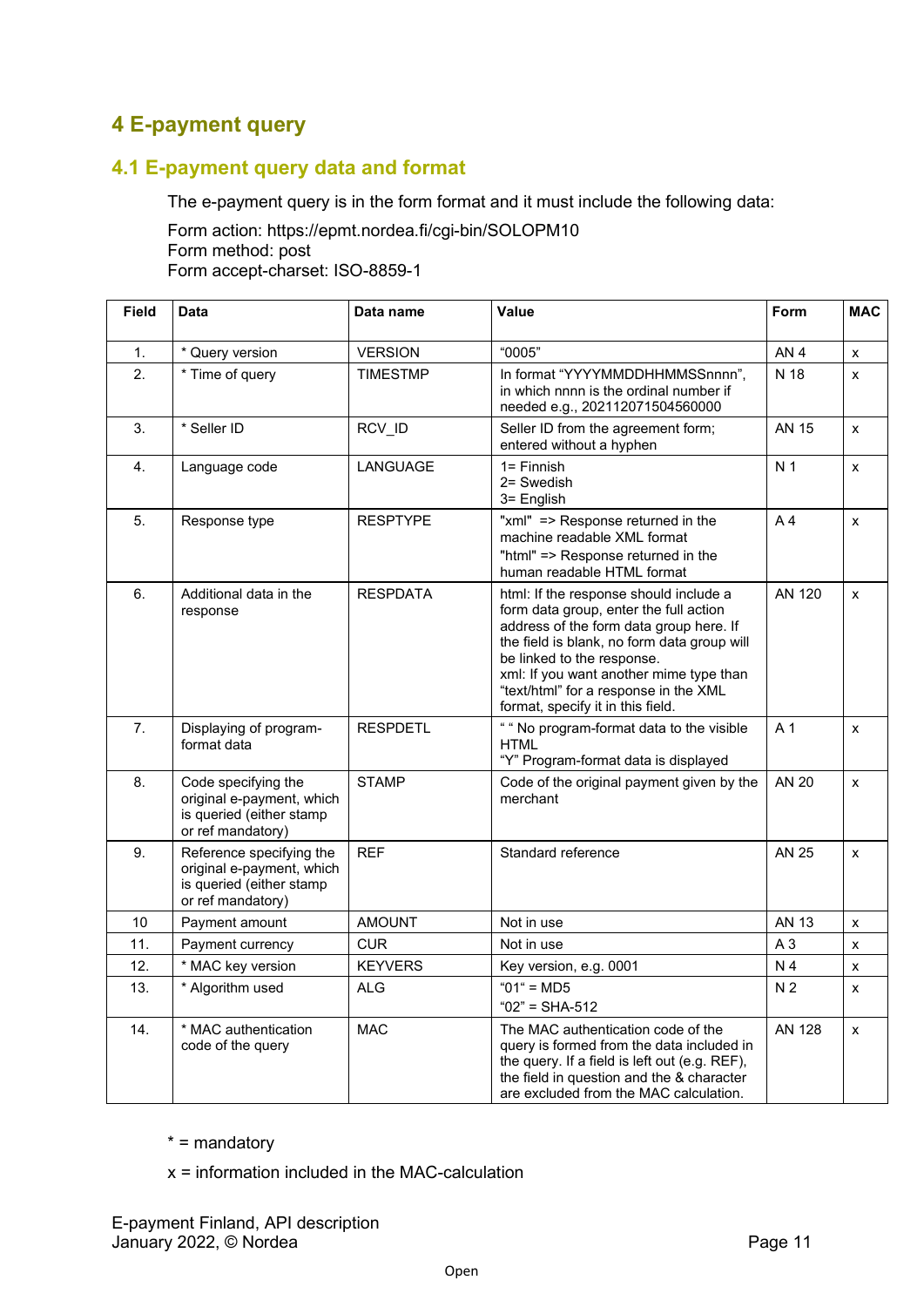## <span id="page-12-0"></span>**4.2 MAC authentication code for query**

The MAC authentication code is calculated as follows:

1. A character string is prepared from the values of query request parameters that are separated by & and presented in the same order as shown below:

VERSION&TIMESTMP&RCV\_ID&LANGUAGE&RESPTYPE&RESPDATA&R ESPDETL&STAMP&REF&AMOUNT&CUR&KEYVERS&ALG&Seller's MAC key&

2. Don't include the & character in case of an empty parameter value.

3. The character string should be encoded using ISO-8859-1.

Example 1:

0005&202112071447230000&12345678&3&xml&Y&1638882202&0001&01& LEHTI&

 $0005$  = version (M) 202112071447230000 = timestamp (M) 12345678 = seller ID  $(M)$ 3 = language xml = response type Y = response detail 1638882202 = payment specifier 0001 = MAC key version  $01$  = algorithm LEHTI = seller's MAC key

The result of the calculation for Example 1 is B9E44EAE039341D9B1CE7F62416DD593

Example 2 (with all the request fields):

0005&202112071504560000&12345678&3&html&https://epayment.test.nord ea.com/eshop/callback/query&Y&1638889422&33333333333333333331&1,0&EUR &0001&01&LEHTI&

 $0005$  = version (M) 202112071504560000 = timestamp (M) 12345678 = seller ID  $(M)$ 3 = language html = response type https://epayment.test.nordea.com/eshop/callback/query = response data Y = response detail 1638889422 = payment specifier 33333333333333333331 = reference 1,0 = payment amount EUR = currency 0001 = MAC key version  $01$  = algorithm LEHTI = seller's MAC key

The result of the calculation for Example 2 is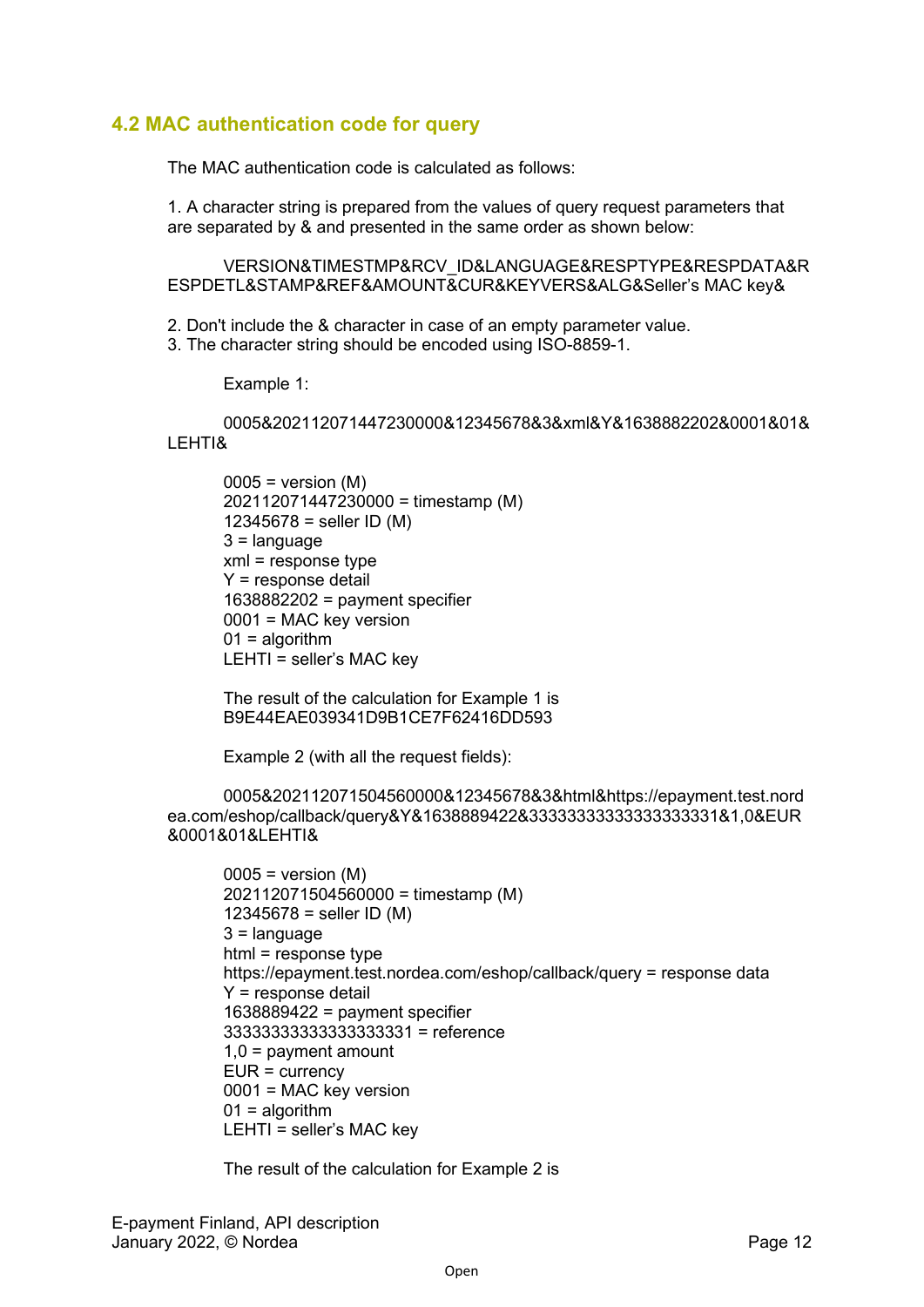#### CA400457AE1B210249E8ACF1A490B4FD

Example 3 ( $ALG = 02$ ):

#### 0005&202112071504560000&12345678&3&xml&Y&1638889422&33333333 333333333331&0001&02&LEHTI&

 $0005$  = version (M) 202112071504560000 = timestamp (M) 12345678 = seller ID  $(M)$ 3 = language  $xml =$  response type Y = response detail 1638889422 = payment specifier 33333333333333333331 = reference 0001 = MAC key version  $02$  = algorithm LEHTI = seller's MAC key

The result of the calculation for Example 3 is 661DBE26B693E6176B15E3150986396DC0D0FA36F1E7BC82DC70C3EF3 3DFAFDB8BA2F0A1BEC40E8A9740AC973A1F93A4C04724EC8270D87978559D8 3F90E90B7

## <span id="page-13-0"></span>**4.3 E-payment query, response data**

The response contains the following data:

| <b>Field</b>   | <b>Data</b>                     | Data name              | Value                                                                                                                                                                                                                                                                        | Form            | <b>MAC</b>                |
|----------------|---------------------------------|------------------------|------------------------------------------------------------------------------------------------------------------------------------------------------------------------------------------------------------------------------------------------------------------------------|-----------------|---------------------------|
| 1.             | Query version                   | <b>VERSION</b>         | "0005"                                                                                                                                                                                                                                                                       | AN <sub>4</sub> | X                         |
| 2.             | Time of query                   | <b>TIMESTMP</b>        | In format "YYYYMMDDHHMMSSnnnn", in which<br>nnnn is the ordinal number if needed e.g.,<br>202112071504560000                                                                                                                                                                 | N 18            | $\boldsymbol{\mathsf{x}}$ |
| 3.             | Seller ID                       | RCV ID                 | Merchant ID                                                                                                                                                                                                                                                                  | <b>AN 15</b>    | $\mathsf{x}$              |
| $\mathbf{4}$ . | Return data                     | <b>RESPCODE</b>        | "OK" if the payment is found and accepted<br>(with EXPRESS payments it must also be<br>checked that the response message includes the<br>bank's archive ID in field PAID).<br>"Notfound" if the payment is not found<br>"Error" if the payment is unclear (contact the bank) | A8              | X                         |
| 5.             | Code of the<br>original payment | <b>STAMP</b>           | Code of the original payment given by the<br>merchant                                                                                                                                                                                                                        | <b>AN 20</b>    | X                         |
| 6.             | Seller's account                | RCV ACCO<br><b>UNT</b> | Other than the default account                                                                                                                                                                                                                                               | AN 42           | X                         |
| 7 <sub>1</sub> | Payment<br>reference            | <b>REF</b>             | Standard reference                                                                                                                                                                                                                                                           | AN 25           | X                         |
| 8.             | Payment date                    | <b>DATE</b>            | In format "yyyyMMdd"                                                                                                                                                                                                                                                         | AN 10           | $\mathsf{x}$              |
| 9.             | Payment amount                  | <b>AMOUNT</b>          | e.g. 0000000009900<br>(= EUR 99)                                                                                                                                                                                                                                             | AN 13           | X                         |
| 10.            | Payment currency                | <b>CUR</b>             | Payment currency, EUR is only supported value.                                                                                                                                                                                                                               | A <sub>3</sub>  | x                         |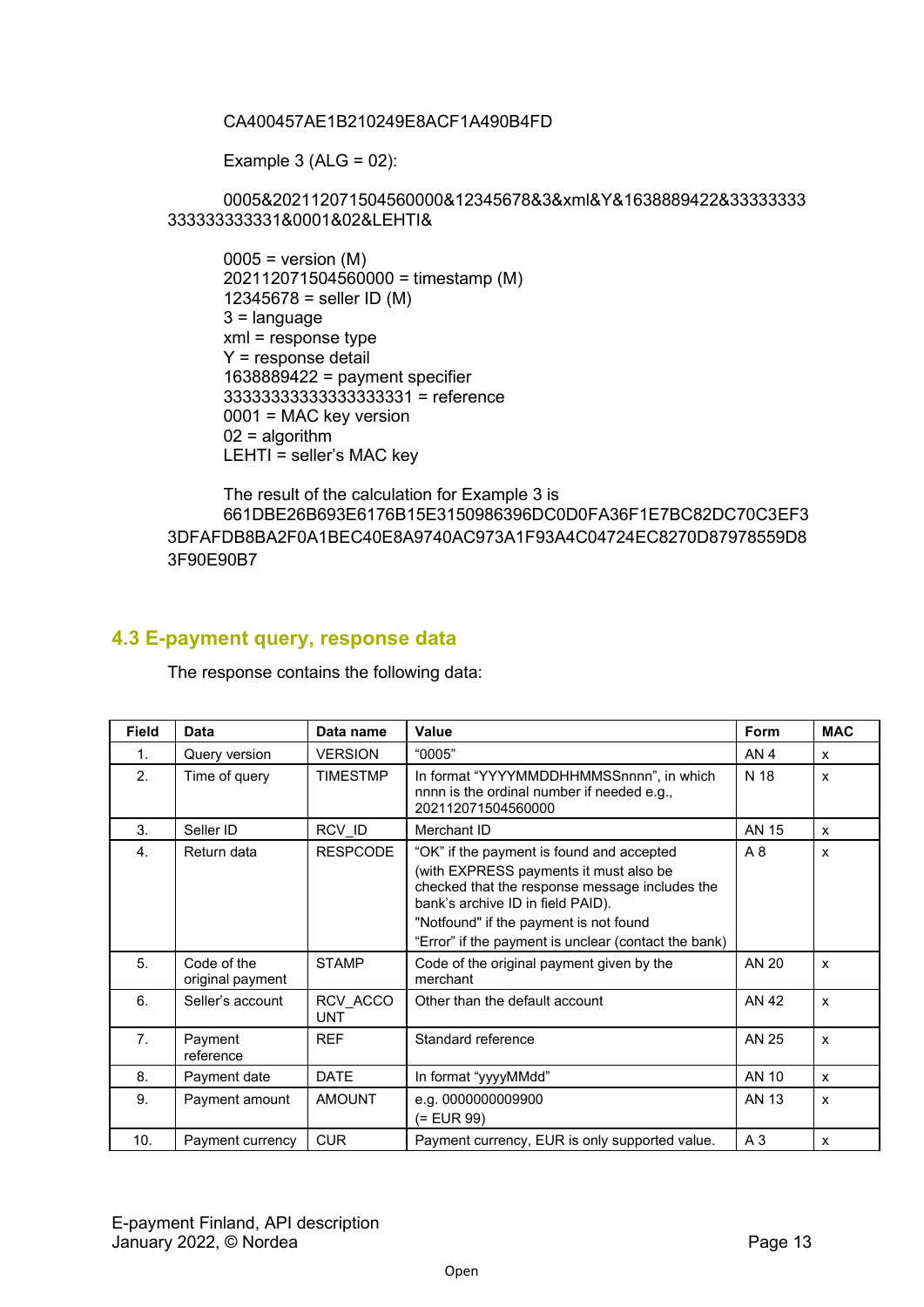| 11. | Payment archive<br>ID for express<br>payments                 | PAID                     | Bank's archive ID                                                                                                                                              | <b>AN 16</b>   | X            |
|-----|---------------------------------------------------------------|--------------------------|----------------------------------------------------------------------------------------------------------------------------------------------------------------|----------------|--------------|
| 12. | Payment status                                                | <b>STATUS</b>            | "Prod"= production payment, "Demo"= demo<br>payment                                                                                                            | A <sub>4</sub> | $\mathsf{x}$ |
| 13. | Payer's account<br>number                                     | PAYER_AC<br><b>COUNT</b> | Payer's account number                                                                                                                                         | AN 35          | X<br>(PSPs)  |
| 14. | Payer's account<br>name                                       | PAYER NA<br><b>ME</b>    | Payer's name                                                                                                                                                   | AN 35          | x<br>(PSPs)  |
| 15. | Payer's bank                                                  | PAYER BA<br><b>NK</b>    | Payer's bank<br>nordea<br>op<br>spankki<br>danskebank<br>aktia<br>alandsbanken<br>handelsbanken<br>saastopankki<br>omasp<br>poppankki<br>siirto<br>nettiluotto | A 15           |              |
| 16. | MAC key version                                               | <b>KEYVERS</b>           | As in e-payment, key version, e.g. 0001                                                                                                                        | N 4            | X            |
| 17. | Algorithm used                                                | <b>ALG</b>               | $"01" = MD5$<br>$"02" = SHA-512"$                                                                                                                              | N <sub>2</sub> | X            |
| 18. | <b>MAC</b><br>authentication<br>code of the query<br>response | <b>MAC</b>               | Query MAC                                                                                                                                                      | <b>AN 128</b>  | $\mathsf{x}$ |

x = information included in the MAC-calculation

MAC authentication code is calculated generated out of the following fields as described in Section 3.3:

VERSION&TIMESTMP&RCV\_ID&RESPCODE&STAMP&RCV\_ACCOUNT&REF&D ATE&AMOUNT&CUR&PAID&STATUS&KEYVERS&ALG&Seller's MAC key&

Example 1 of MAC calculation: 0005&202006221058250001&12345678&OK&1471517136707&FI31206018000020 09&248587880709&20160818&0000000000875&EUR&18082588INW10002&Demo &0001&01&LEHTI&

Result of the calculation: B3240DAE0FDC477F79EB885F5CB16DE6

Example 2 of MAC calculation for payment service providers: VERSION&TIMESTMP&RCV\_ID&RESPCODE&STAMP&RCV\_ACCOUNT&REF&D ATE&AMOUNT&CUR&PAID&STATUS&PAYER\_ACCOUNT&PAYER\_NAME&KEY VERS&ALG&Seller's MAC key&

0005&202006221058250001&12345678&OK&1471517136707&FI31206018000020 09&248587880709&20160818&0000000000875&EUR&18082588INW10002&Prod& FI11223344&Nimi&0001&01&LEHTI&

Result of the calculation: A037EC049B2A365909231D06DD59B223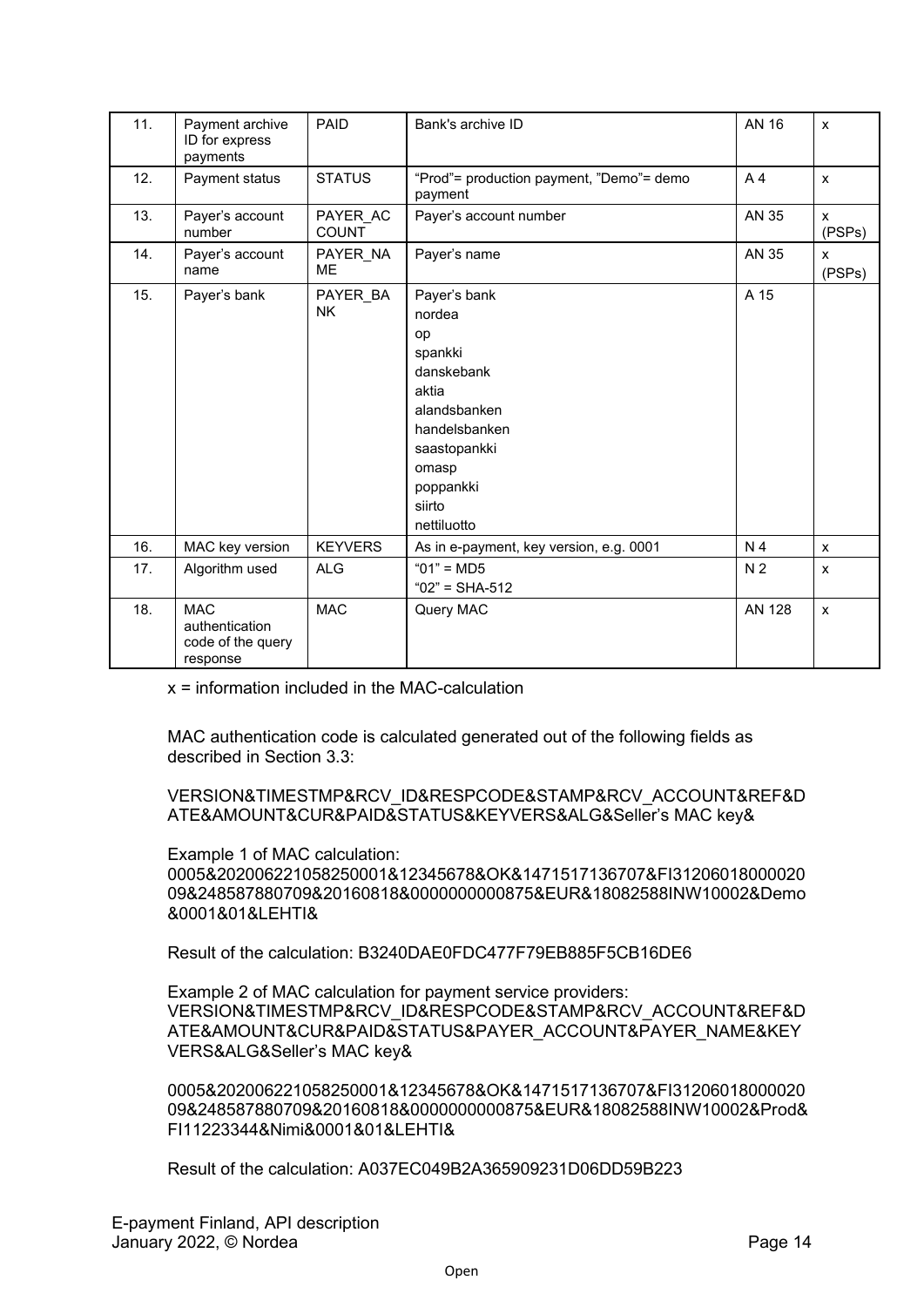The character string should be encoded using ISO-8859-1. Previous version (0004 or below) did support only 7-bit characters. Here is a list of string replaments used by MAC calculation ( $\ddot{A}$ =[,  $\ddot{a}$ ={,  $\ddot{O}$ =\,  $\ddot{o}$ =|,  $\ddot{A}$ =],  $\ddot{a}$ =},  $\ddot{u}$ =~).

## <span id="page-15-0"></span>**4.4 Response format in different situations**

If the query does not pass the MAC security check, the response will be the error message "MAC does not correspond to the bank's calculation" and the RESPCODE data gets the value "Error".

If the payment cannot be found or several payments have been made under the same reference, the payment data will not be returned. Instead, the error message "Payment not found" is delivered as a response. The query data will be shown in the program format part (upon request).

XML responses (RESPTYPE="xml") should be used when the response is handled programmatically. It will stay backward compatible on future versions.

HTML responses (RESPTYPE="html"):

- Plain HTML response: RESPDATA not included
- Plain payment template: RESPDETL not included
- Payment template and program-format data: RESPDETL="Y"

Button ("Register") for transmitting payment data automatically: RESPDATA included.

### <span id="page-15-1"></span>**4.5 Recommendations on how to use Query**

Query API can be used to fetch payment status for example in case the user never returns using return URLs.

The user has 30 minutes to complete the payment starting from incoming payment request. After that "Notfound" status does not change. In case payment is unclear ("Error") the status can still change which will be reflected in the result from query API. After 60 minutes the result from query API does not change.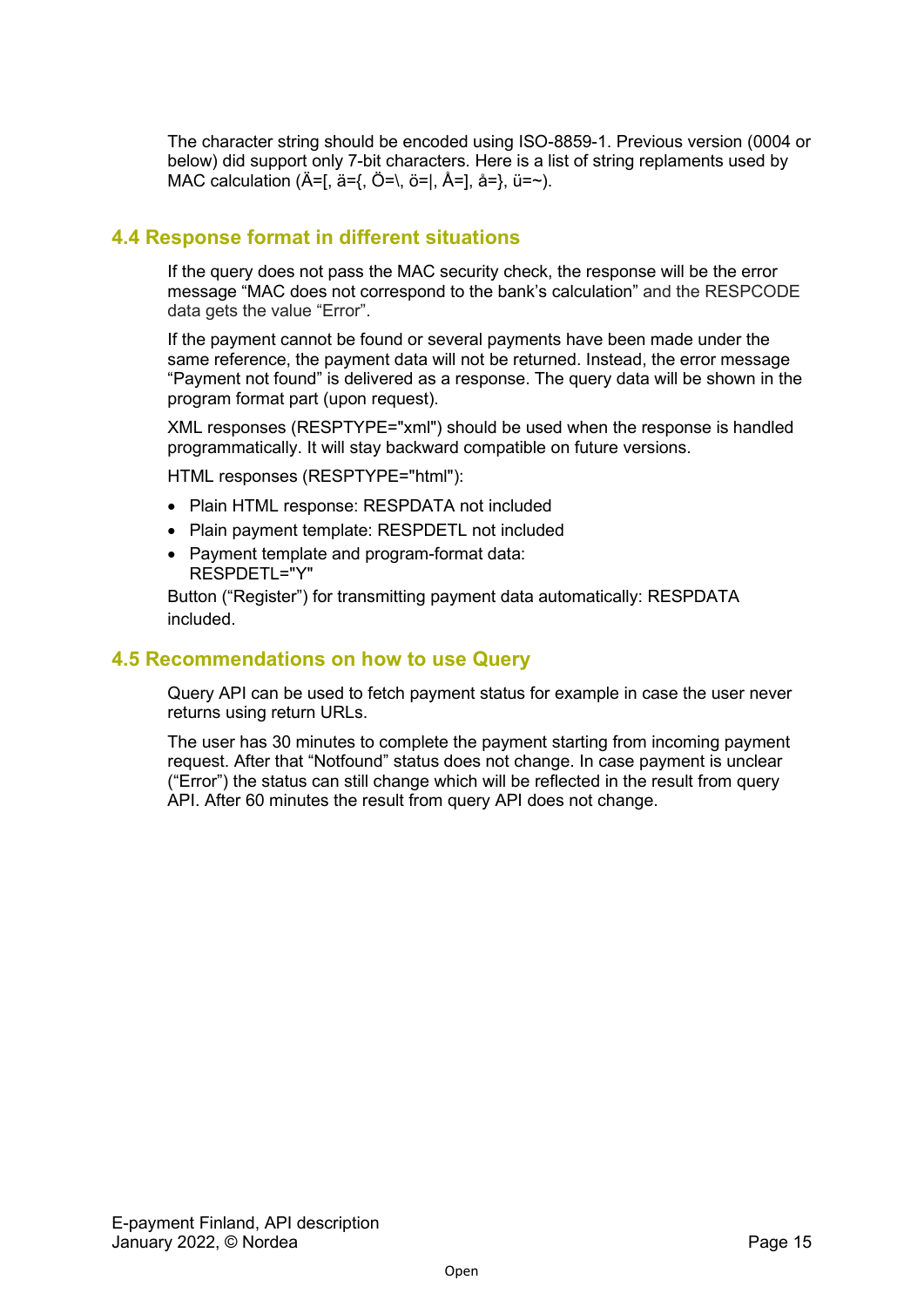## <span id="page-16-0"></span>**5 Refunding an e-payment**

## <span id="page-16-1"></span>**5.1 E-payment refund data and format**

The e-payment refund is in the form format and it must include the following data:

Form action: https://epmt.nordea.fi/cgi-bin/SOLOPM09 Form method: post Form accept-charset: ISO-8859-1

| <b>Field</b>   | <b>Data</b>                                                                                                | Data name        | Value                                                                                                                                                                                                                                                                                                                             | Form            | <b>MAC</b>         |
|----------------|------------------------------------------------------------------------------------------------------------|------------------|-----------------------------------------------------------------------------------------------------------------------------------------------------------------------------------------------------------------------------------------------------------------------------------------------------------------------------------|-----------------|--------------------|
| $\mathbf{1}$ . | * Refund version                                                                                           | <b>VERSION</b>   | "0005"                                                                                                                                                                                                                                                                                                                            | AN <sub>4</sub> | X                  |
| 2.             | * Time of refund<br>request                                                                                | <b>TIMESTMP</b>  | In format "YYYYMMDDHHMMSSnnnn",<br>in which nnnn is the ordinal number if<br>needed e.g., 202112071504560000                                                                                                                                                                                                                      | N 18            | X                  |
| 3.             | * Seller ID                                                                                                | RCV_ID           | Merchant ID                                                                                                                                                                                                                                                                                                                       | <b>AN 15</b>    | X                  |
| 4.             | Payment language                                                                                           | LANGUAGE         | $1 =$ Finnish<br>2= Swedish<br>3= English                                                                                                                                                                                                                                                                                         | N <sub>1</sub>  | X                  |
| 5.             | Response type                                                                                              | <b>RESPTYPE</b>  | "xml" => Response returned in the<br>machine readable XML format<br>"html" => Response returned in the<br>human readable HTML format                                                                                                                                                                                              | A <sub>4</sub>  | X                  |
| 6.             | Additional data in the<br>response                                                                         | <b>RESPDATA</b>  | HTML: If the response should include a<br>form data group, enter the full action<br>address of the form data group here. If<br>the field is blank, no form data group will<br>be linked to the response.<br>XML: If you want another mime type than<br>"text/html" for a response in the XML<br>format, specify it in this field. | AN<br>120       | X                  |
| 7.             | Displaying of program-<br>format data                                                                      | <b>RESPDETL</b>  | " " No program-format data to the visible<br><b>HTML</b><br>"Y" Program-format data is displayed                                                                                                                                                                                                                                  | A 1             | X                  |
| 8.             | Code specifying the<br>original e-payment,<br>which is refunded<br>(either stamp or ref<br>mandatory)      | <b>STAMP</b>     | Code of the original payment given by the<br>merchant                                                                                                                                                                                                                                                                             | <b>AN 20</b>    | X                  |
| 9.             | Reference specifying<br>the original e-payment,<br>which is refunded<br>(either stamp or ref<br>mandatory) | <b>REF</b>       | Standard reference                                                                                                                                                                                                                                                                                                                | <b>AN 25</b>    | X                  |
| 10.            | * Refunded amount                                                                                          | <b>AMOUNT</b>    | Amount to be refunded e.g. 990.00 or<br>990,00Please note that the amount may<br>not exceed the amount of the original e-<br>payment.                                                                                                                                                                                             | <b>AN 13</b>    | X                  |
| 11.            | * Currency code                                                                                            | CUR              | <b>EUR</b><br>The value of the currency code is<br>included in<br>the MAC field of the refund after the<br>amount field.                                                                                                                                                                                                          | A <sub>3</sub>  | $\pmb{\mathsf{X}}$ |
| 12.            | Refund reference                                                                                           | REF <sub>2</sub> | Payment's refund reference                                                                                                                                                                                                                                                                                                        | AN 25           | $\pmb{\mathsf{X}}$ |
| 13.            | * MAC key version                                                                                          | <b>KEYVERS</b>   | Key version, e.g. 0001                                                                                                                                                                                                                                                                                                            | N 4             | X                  |
| 14.            | * Algorithm used                                                                                           | <b>ALG</b>       | " $01" = MD5$                                                                                                                                                                                                                                                                                                                     | N <sub>2</sub>  | $\pmb{\mathsf{X}}$ |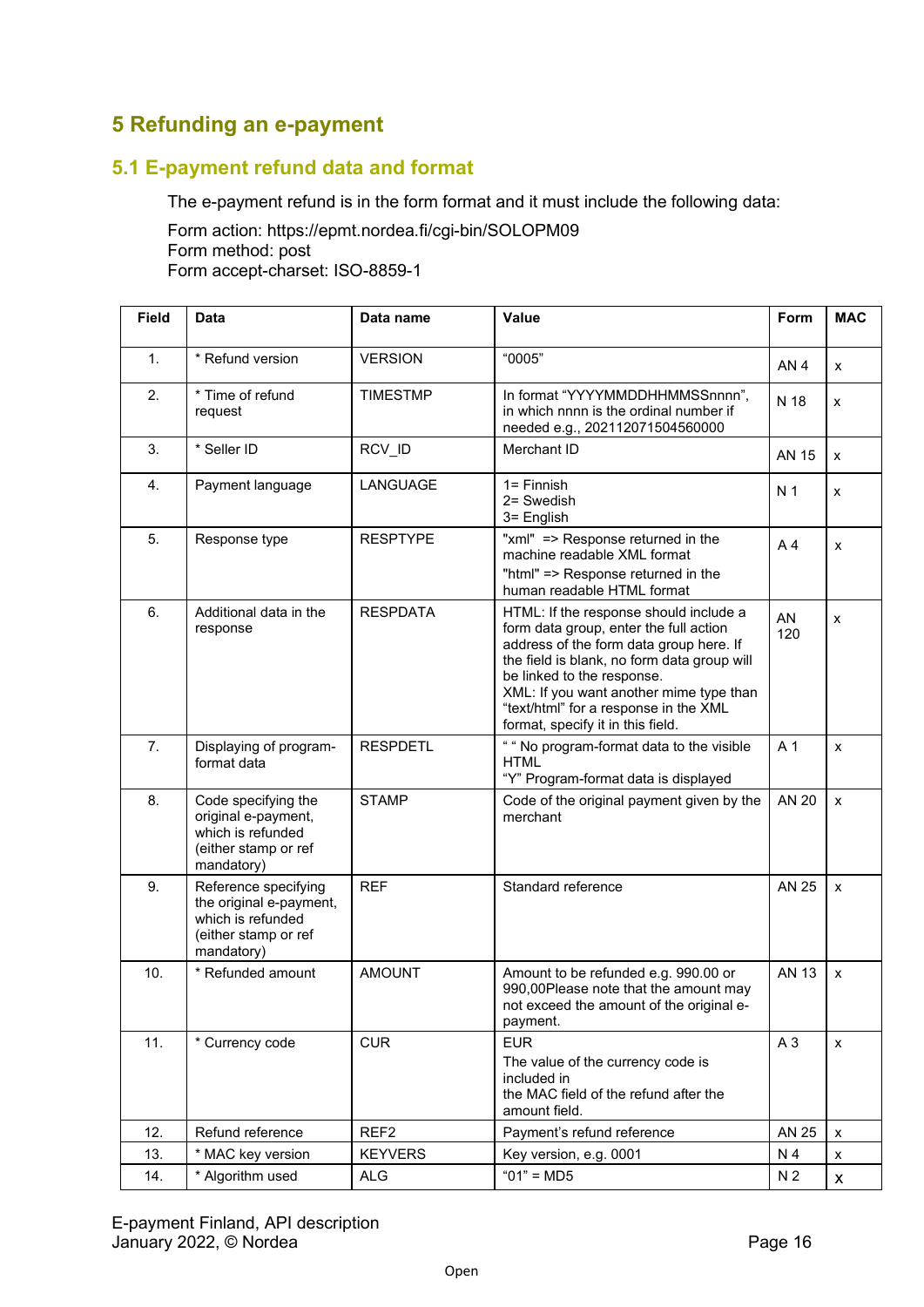|     |                                            |     | $"02" = SHA-512"$                                                                                                                                                                                                         |           |  |
|-----|--------------------------------------------|-----|---------------------------------------------------------------------------------------------------------------------------------------------------------------------------------------------------------------------------|-----------|--|
| 15. | * MAC authentication<br>code of the refund | MAC | The MAC authentication code of the<br>refund is formed from the data included in<br>the refund. If a field is left out (e.g. REF),<br>the field in question and the & character<br>are excluded from the MAC calculation. | AN<br>128 |  |

\* = mandatory

x = information included in the MAC-calculation

### <span id="page-17-0"></span>**5.2 MAC calculation for refund**

The MAC authentication code is calculated as follows:

1. A character string is prepared from the values of refund request parameters that are separated by & and presented in the same order as shown below:

VERSION&TIMESTMP&RCV\_ID&LANGUAGE&RESPTYPE&RESPDATA&R ESPDETL&STAMP&REF&AMOUNT&CUR&REF2&KEYVERS&ALG&Seller's MAC key&

2. Don't include the & character in case of an empty parameter value. 3. The character string should be encoded using ISO-8859-1.

Example 1 (with all request fields):

0005&202112071504560000&12345678&3&xml&test response data&Y&1638889422&33333333333333333331&0,50&EUR&989898989898989898 96&0001&01&LEHTI&

 $0005$  = version (M) 202112071504560000 = timestamp (M) 12345678 = seller ID  $(M)$ 3 = language xml = response type test response data = response data Y = response detail 1638889422 = payment specifier 33333333333333333331 = original payment reference 0,50 = amount to be refunded EUR = currency 98989898989898989896 = refund reference 0001 = MAC key version  $01$  = algorithm LEHTI = seller's MAC key

The result of the calculation for Example 1 is 9668A2C2211D352FF058FD6A14B19B55

Example 2 (without reference):

0005&202112071504560000&12345678&3&html&test&Y&1638889422&0,10 &EUR&0001&01&LEHTI&

E-payment Finland, API description January 2022, © Nordea Page 17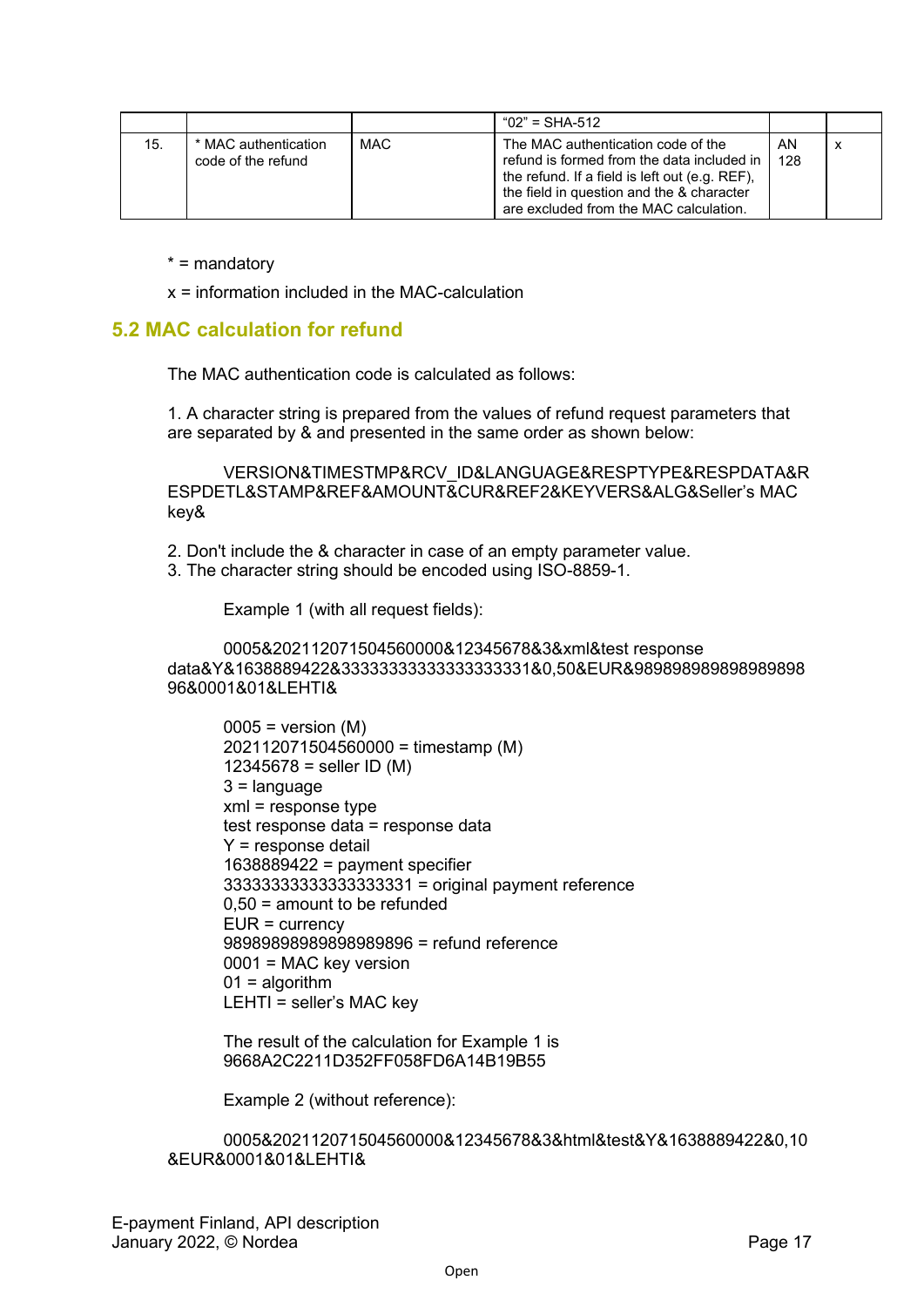$0005$  = version (M) 202112071504560000 = timestamp (M) 12345678 = seller ID  $(M)$  $3$  = language html = response type test = response data Y = response detail 1638889422 = payment specifier  $0,10$  = amount to be refunded EUR = currency 0001 = MAC key version  $01$  = algorithm LEHTI = seller's MAC key

The result of the calculation for Example 2 is E9808A1AEE70E266F1558ACDADD9B09E

Example  $3$  (ALG = 02):

0005&202112071504560000&12345678&3&html&test&Y&1638889422&0,10 &EUR&0001&02&LEHTI&

 $0005$  = version (M) 202112071504560000 = timestamp (M) 12345678 = seller ID  $(M)$ 3 = language html = response type test = response data Y = response detail 1638889422 = payment specifier 0,10 = amount to be refunded EUR = currency 0001 = MAC key version  $02$  = algorithm LEHTI = seller's MAC key

The result of the calculation for Example 3 is

0C88BAB74F3C32387632E65841425E280611B4C508EB8E44D84131E036 6869866BC2EC26D6EC5A8D720E6ABB599997940209BC744044B6D901363971D 1CA86EF

## <span id="page-18-0"></span>**5.3 Refund request response data**

The response contains the following data:

| <b>Field</b>     | Data                      | Data name       | Value                                                                                                        | Format          | <b>MAC</b> |
|------------------|---------------------------|-----------------|--------------------------------------------------------------------------------------------------------------|-----------------|------------|
|                  | Refund version            | <b>VERSION</b>  | "0005"                                                                                                       | AN <sub>4</sub> | x          |
| 2.               | Time of refund<br>request | <b>TIMESTMP</b> | In format "YYYYMMDDHHMMSSnnnn", in<br>which nnnn is the ordinal number if needed<br>e.g., 202112071504560000 | N 18            | x          |
| 3.               | Seller ID                 | RCV ID          | Merchant ID                                                                                                  | AN 15           | x          |
| $\overline{4}$ . | Return data               | <b>RESPCODE</b> | "OK" Refund successful                                                                                       | A8              | x          |
|                  |                           |                 | "Notfound" if the payment is not found                                                                       |                 |            |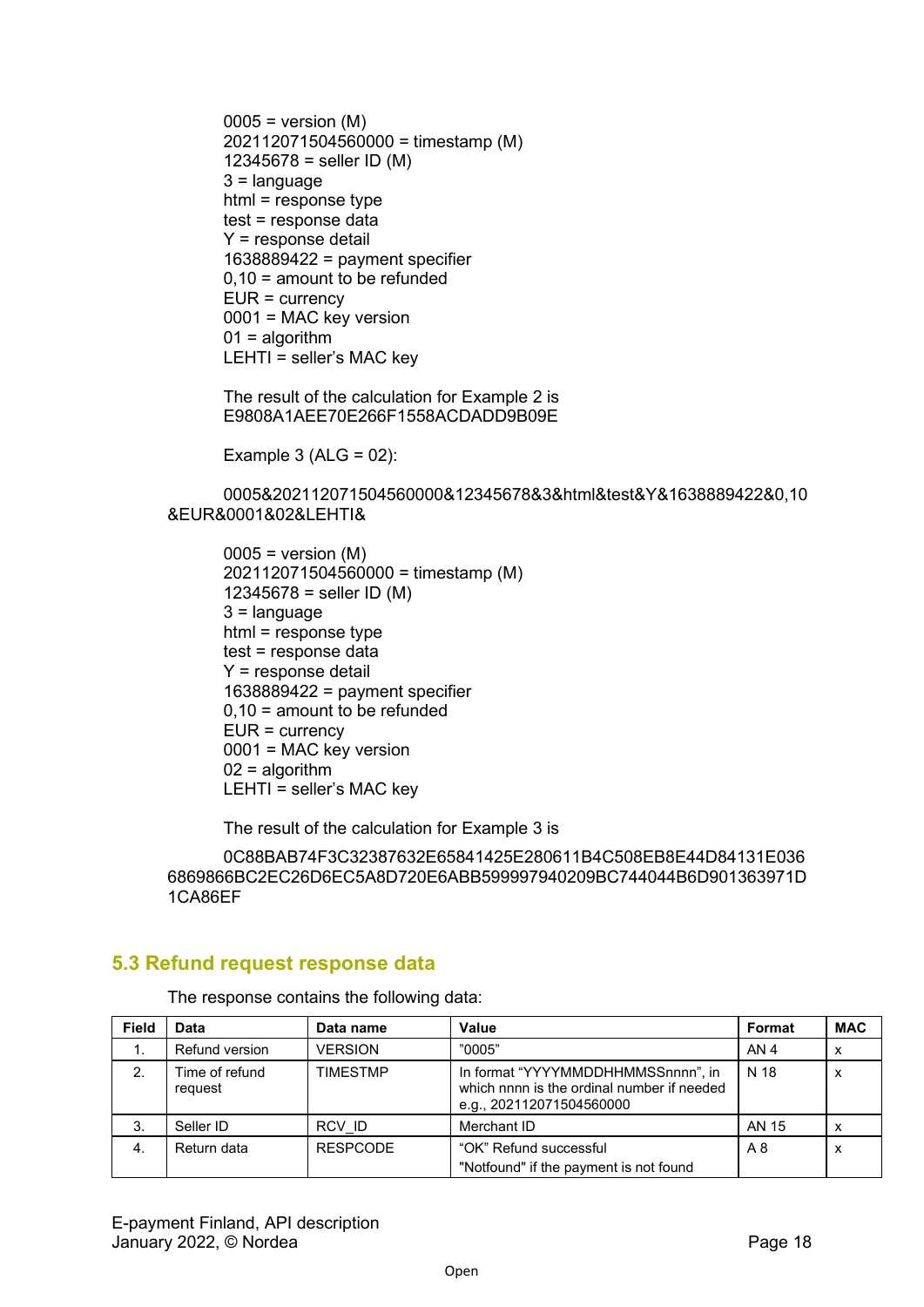|                |                                                             |                | "Error" Refund not made                                                                                                                                                                                                                                                                                                                                                                                |                |              |
|----------------|-------------------------------------------------------------|----------------|--------------------------------------------------------------------------------------------------------------------------------------------------------------------------------------------------------------------------------------------------------------------------------------------------------------------------------------------------------------------------------------------------------|----------------|--------------|
| 5.             | Code of the original<br>payment                             | <b>STAMP</b>   | Code of the original payment given by the<br>merchant                                                                                                                                                                                                                                                                                                                                                  | <b>AN 20</b>   | X            |
| 6.             | Merchant's account<br>number                                | RCV ACCOUNT    | Account from which the refund is made                                                                                                                                                                                                                                                                                                                                                                  | <b>AN 42</b>   | $\mathsf{x}$ |
| 7 <sub>1</sub> | Refund reference                                            | <b>REF</b>     | Standard reference                                                                                                                                                                                                                                                                                                                                                                                     | AN 25          | $\mathsf{x}$ |
| 8.             | Refund payment<br>date                                      | <b>DATE</b>    | "yyyyMMdd"                                                                                                                                                                                                                                                                                                                                                                                             | <b>AN 10</b>   | X            |
| 9.             | Refunded amount                                             | <b>AMOUNT</b>  | FOR EXAMPLE: 0000000009900<br>(= EUR 99)                                                                                                                                                                                                                                                                                                                                                               | <b>AN 13</b>   | X            |
| 10.            | Refund archive ID                                           | PAID           | Archive ID of refunded payment                                                                                                                                                                                                                                                                                                                                                                         | AN 16          | X            |
| 11.            | Payment currency                                            | <b>CUR</b>     | <b>EUR</b>                                                                                                                                                                                                                                                                                                                                                                                             | A <sub>3</sub> | X            |
| 12.            | Payment status                                              | <b>STATUS</b>  | Prod=production payment, Test=test<br>payment                                                                                                                                                                                                                                                                                                                                                          | A <sub>4</sub> | X            |
| 13.            | MAC key version                                             | <b>KEYVERS</b> | As in e-payment, key version, e.g. 0001                                                                                                                                                                                                                                                                                                                                                                | N <sub>4</sub> | $\mathsf{x}$ |
| 14.            | Algorithm used                                              | <b>ALG</b>     | " $01" = MDS$<br>" $02$ " = SHA-512                                                                                                                                                                                                                                                                                                                                                                    | N <sub>2</sub> | X            |
| 15.            | <b>MAC</b> authentication<br>code of the refund<br>response | <b>MAC</b>     | The MAC authentication code of the refund<br>is formed from the fields included in the<br>refund response. If a field is left out, the<br>field in question and the & character are<br>excluded from the MAC calculation. In<br>addition, the field REF and the & character<br>are excluded from the MAC calculation if<br>the field has not been included in the field<br>REF2 of the refund request. | AN 128         | X            |

x = information included in the MAC-calculation

MAC authentication code is calculated generated out of the following fields as described in Section 3.3:

VERSION&TIMESTMP&RCV\_ID&RESPCODE&STAMP&RCV\_ACCOUNT&REF&D ATE&AMOUNT&CUR&PAID&STATUS&KEYVERS&ALG&Seller's MAC key&

An example of MAC calculation:

0005&202006221058250001&12345678&OK&501&FI7429501800000014&2485878 80709&20200622&0000000009900&EUR&19082588INWXTEST&Prod&0001&01&L EHTI&

Result of the calculation: D24B30F173BC650A340817EF2A121ED7

## <span id="page-19-0"></span>**5.4 Response format in different situations**

Invalid MAC value in the refund request results in an error message - "The security control digit does not match the one calculated by the bank" whereas the response field - RESPCODE contains "Error".

If an attempt is made to refund the same e-payment twice, the message "Already refunded" will appear.If the amount to be refunded exceeds the amount of the original payment, the message "Amount exceeds the allowable limit" will appear.

If the refund is requested after twelve (12) months from the original payment date, the message "Not possible to refund" will appear.

If the refund is requested after original payment amount is already refunded in full, the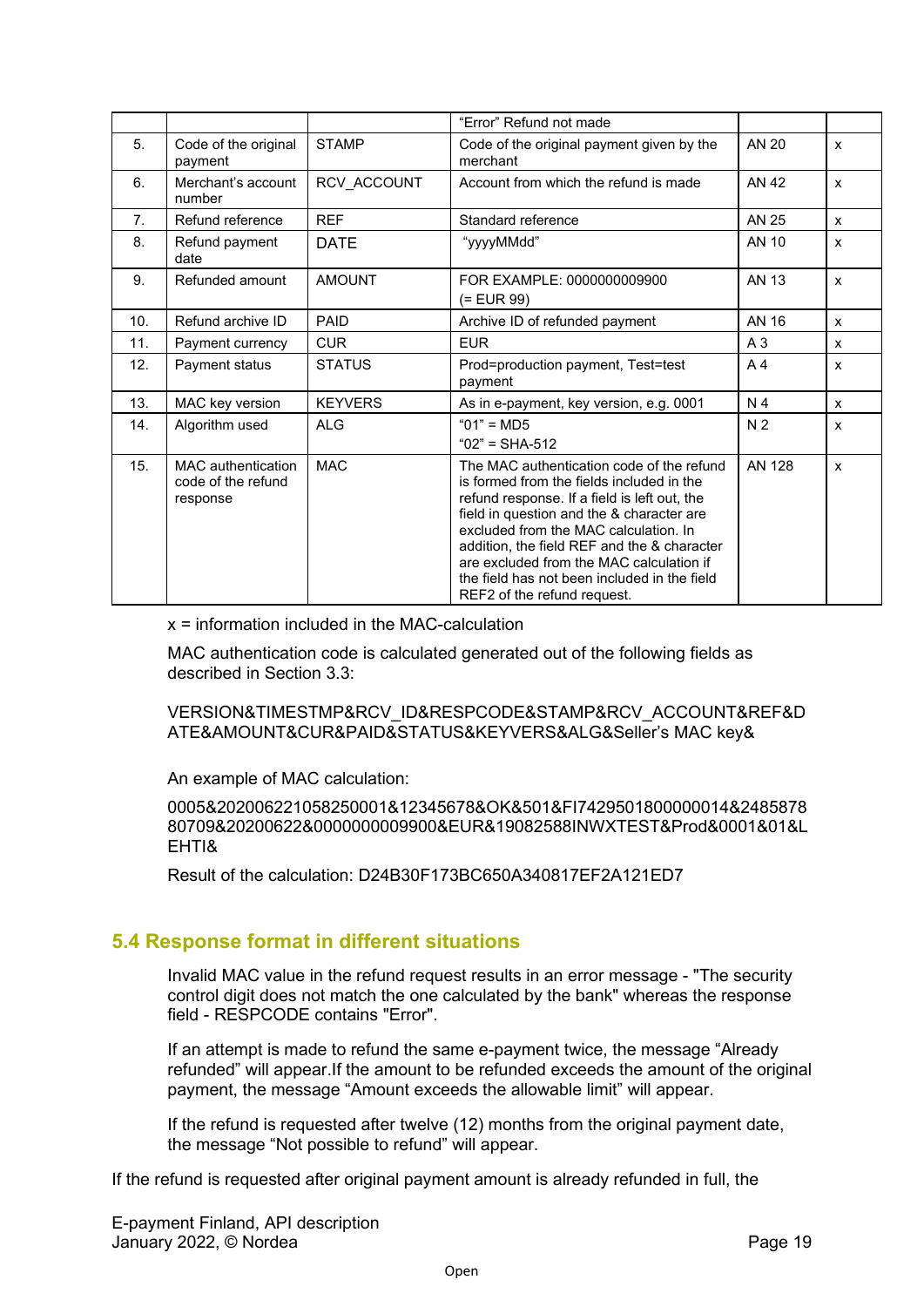message "Already refunded" will appear.

"Several payments found" message appears when refund is requested without stamp.

XML responses (RESPTYPE="xml") should be used when the response is handled programmatically. It will stay backward compatible on future versions.

HTML responses (RESPTYPE="html"):

- Plain HTML response: RESPDATA not included
- Plain payment template: RESPDETL not included
- Payment template and program-format data: RESPDETL="Y"
- Button ("Register") for transmitting payment data automatically: RESPDATA included.

## <span id="page-20-0"></span>**6 Status endpoint**

Status endpoint can be used to check status of e-payment services. Requests to SOLOPM01 should not be used to check uptime of the services.

Http GET: https://epmt.nordea.fi/status

Expected http status code: 200

## <span id="page-20-1"></span>**7 Migration from older API versions**

### <span id="page-20-2"></span>**7.1 Changes in version 0005 August 2020 and January 2022**

It's recommended to migrate to version 0005 and switch MAC algorithm to SHA-512 instead of using outdated and insecure MD5. Set ALG field to "02".

Added new status endpoint.

SOLOPMT -prefix no longer supported for field names.

New payment request fields: BANK, SIIRTO\_NUMBER

Deprecated payment request fields: SIIRTO

Deprecated query request fields: AMOUNT, CUR

New query response fields: PAYER\_BANK

Refunds: added support for multiple partial refunds. (January 2022)

Refunds: allowed timelimit extended to twelve (12) months (January 2022)

Refunds: RESPDATA field length corrected (AN20 to AN120). (January 2022)

MAC calculations: added examples (January 2022)

Minor updates to request- and response field descriptions, with examples (January 2022)